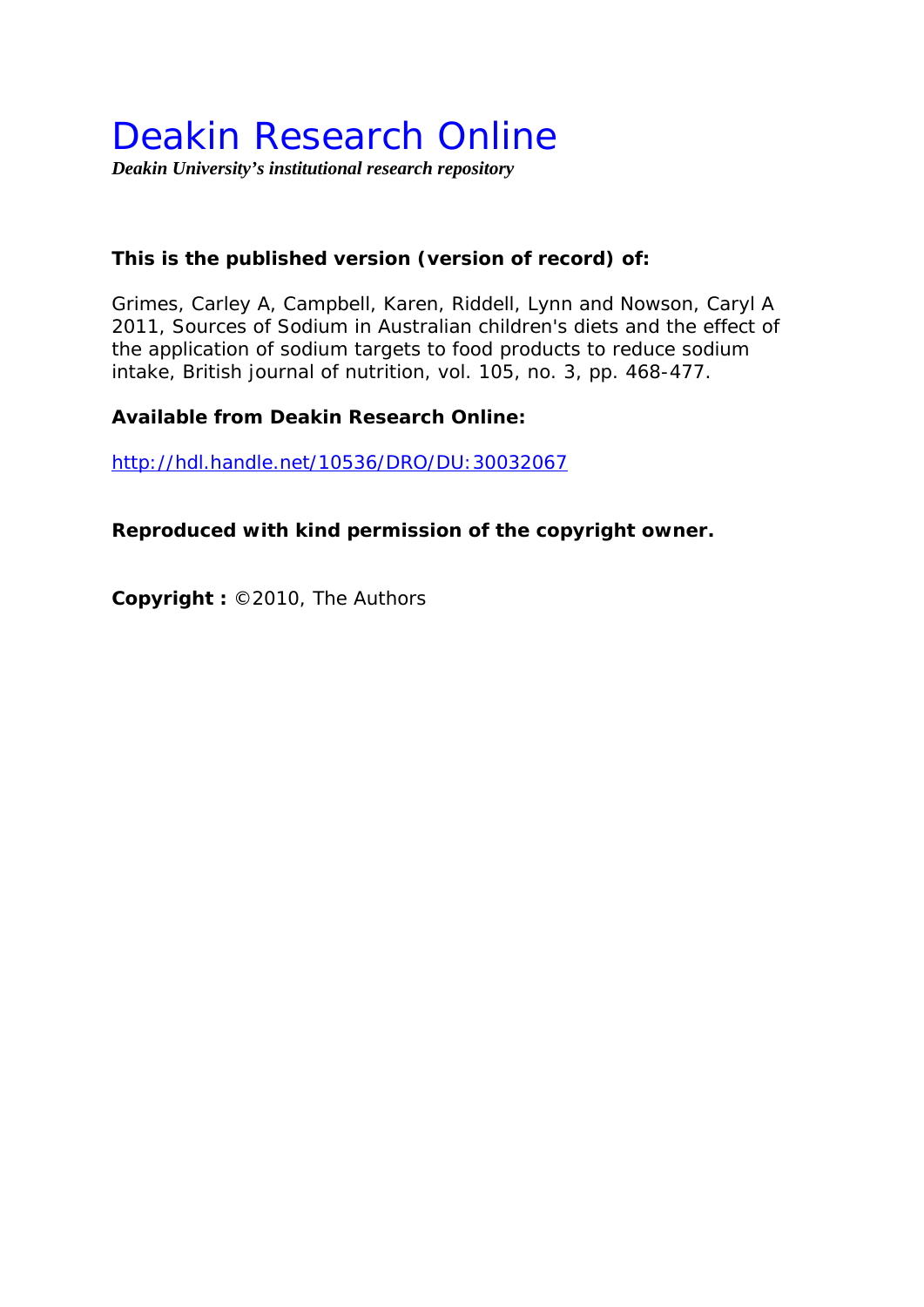## Sources of sodium in Australian children's diets and the effect of the application of sodium targets to food products to reduce sodium intake

Carley A. Grimes, Karen J. Campbell, Lynn J. Riddell and Caryl A. Nowson\*

Centre for Physical Activity and Nutrition Research, School of Exercise and Nutrition Sciences, Deakin University, Melbourne VIC 3125, Australia

(Received 17 March 2010 – Revised 20 July 2010 – Accepted 16 August 2010 – First published online 28 September 2010)

#### Abstract

The average reported dietary Na intake of children in Australia is high: 2694 mg/d (9–13 years). No data exist describing food sources of Na in Australian children's diets and potential impact of Na reduction targets for processed foods. The aim of the present study was to determine sources of dietary Na in a nationally representative sample of Australian children aged 2–16 years and to assess the impact of application of the UK Food Standards Agency (FSA) Na reduction targets on Na intake. Na intake and use of discretionary salt (note: conversion of salt to Na, 1 g of NaCl (salt) =  $390 \text{ mg}$  Na) were assessed from 24-h dietary recall in 4487 children participating in the Australian 2007 Children's Nutrition and Physical Activity Survey. Greatest contributors to Na intake across all ages were cereals and cereal-based products/ dishes (43%), including bread (13%) and breakfast cereals (4%). Other moderate sources were meat, poultry products (16%), including processed meats (8%) and sausages (3%); milk products/dishes (11%) and savoury sauces and condiments (7%). Between 37 and 42% reported that the person who prepares their meal adds salt when cooking and between 11 and 39 % added salt at the table. Those over the age of 9 years were more likely to report adding salt at the table  $(\chi^2$  199.5, df 6, P<0.001). Attainment of the UK FSA Na reduction targets, within the present food supply, would result in a 20% reduction in daily Na intake in children aged 2–16 years. Incremental reductions of this magnitude over a period of years could significantly reduce the Na intake of this group and further reductions could be achieved by reducing discretionary salt use.

Key words: Dietary sodium: Children: Dietary salt: Australia

The link between high dietary Na intake and elevated blood pressure in adults is well established $(1,2)$ . Lifetime reduction in dietary salt intake is likely to reduce risk of  $CVD^{(3)}$ . Recent evidence indicates that dietary Na can contribute to higher levels of blood pressure during childhood<sup>(4)</sup>. Throughout life, blood pressure follows a tracking pattern, in which those children with elevated blood pressure are more likely to have raised blood pressure as adults<sup> $(5,6)$ </sup>. These findings highlight the importance of commencing salt reduction strategies during early life. Furthermore, past studies have demonstrated the tracking of dietary patterns from childhood to adolescence<sup>(7)</sup> and adulthood<sup> $(8)$ </sup>, indicating that early exposure to highly salted foods may increase the likelihood of these dietary patterns continuing into adulthood.

In the most developed countries, dietary Na in adults and children exceeds dietary recommendations<sup>(9)</sup>. The majority (75–80 %) of dietary Na is derived from salt added to processed foods $(10)$ . To reduce population salt

intake, Na needs to be reduced in the food supply, through the manufacture of lower-Na  $f(9,11,12)$ . The UK has been at the forefront of this approach, wherein 2006, the Food Standards Agency (FSA) released voluntary Na reduction targets for food products $(13)$ . These targets were developed to encourage food manufacturers to reduce Na levels in a range of processed foods to aid in the progression towards reducing population salt intake to  $6 g/d^{(13)}$ . This approach has been successful in the UK where since the release of the Na reduction targets in 2006, the daily salt consumption in adults has fallen from 9.5 g in 2001 to 8.6 g in  $2008^{(14)}$ . In Australia, in April 2010, voluntary Na reduction targets were released for both bread and breakfast cereals<sup> $(15)$ </sup>. Unlike the UK, a comprehensive list of Na reduction targets for a range of processed foods is not yet available in Australia. The Australian Division of World Action on Salt and Health is working towards the development of Na reduction targets for other processed foods. An overall aim of the Australian

Abbreviations: CNPAS, Children's Nutrition and Physical Activity Survey; FSA, Food Standards Agency; SES, socio-economic status.

<sup>\*</sup> Corresponding author: C. A. Nowson,  $\text{far } +61392446017$ , email nowson@deakin.edu.au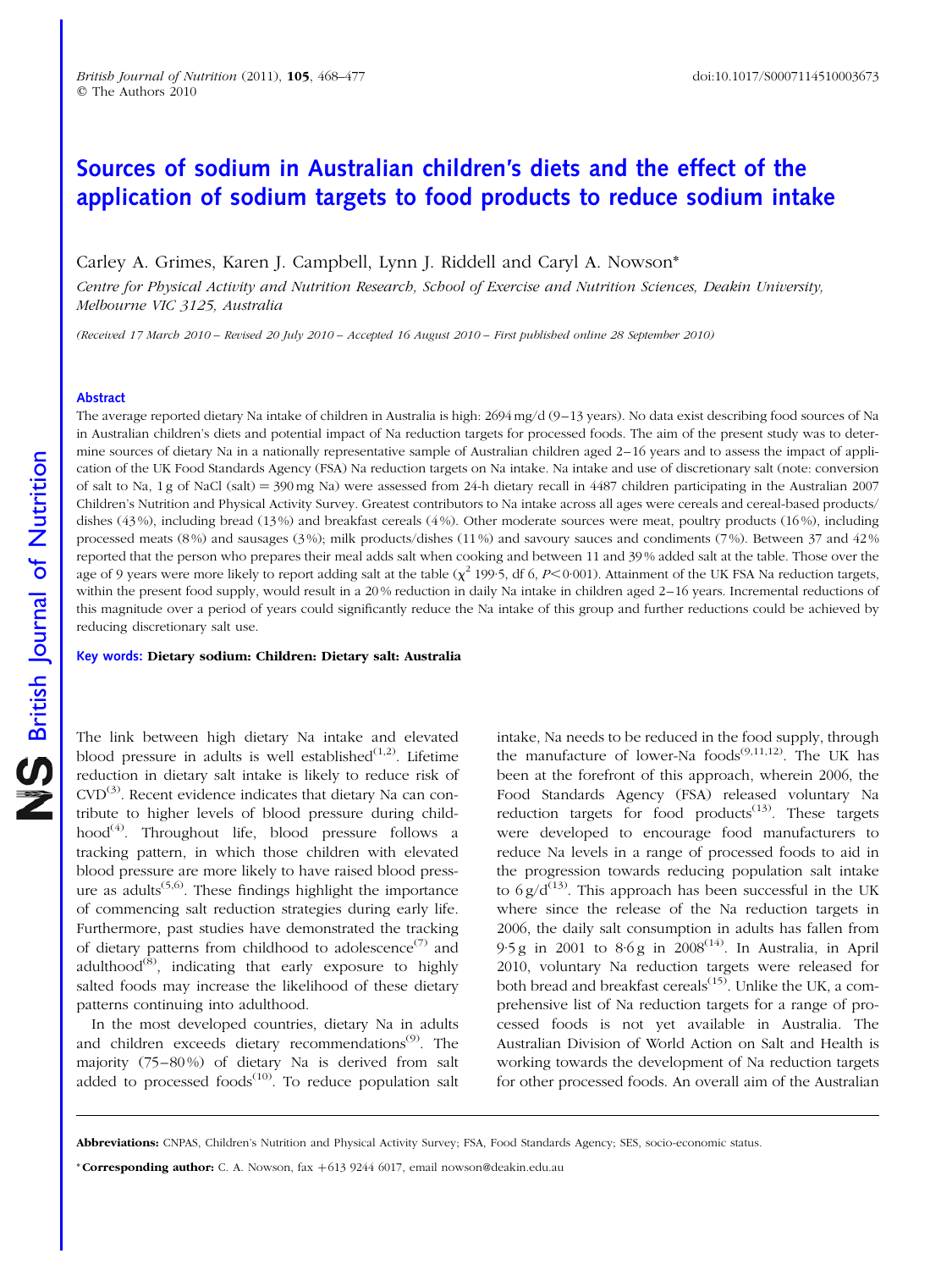Division of World Action on Salt and Health is to reduce Australian adults' daily salt intake to 6g (Na 2300 mg) by  $2012^{(16)}$ .

The most recent data available examining dietary Na intake in Australian children are from the 2007 National Children's Nutrition and Physical Activity Survey  $(CNPAS)^{(17)}$ . Findings from this survey indicate that, similar to other developed nations such as the  $UK<sup>(18)</sup>$  and the  $USA^{(19)}$ , Australian children are consuming high levels of dietary Na, with average daily intakes (excluding discretionary use of salt at the table or in cooking) of 1675 mg (salt 4·2 g), 2161 mg (salt 5·4 g), 2694 mg (salt 6·7 g) and 3161 mg (salt 7·9 g) in 2–3 year olds, 4–8 year olds, 9–13 year olds and  $14-16$  year olds, respectively<sup> $(17)$ </sup>. In Australia, the National Health and Medical Research Council recommends an adequate daily Na intake of 200–400 mg (salt 0·5–1·0 g), 300–600 mg (salt 0·75–1·5 g), 400–800 mg  $(salt 0.5-2.0 g)$  and  $460-920 mg$  (salt  $1.2-2.3 g)$ ; and an upper limit of 1000 mg (salt 2·5 g), 1400 mg (salt 3·5 g),  $2000 \text{ mg}$  (salt  $5 \text{ g}$ ) and  $2300 \text{ mg}$  (salt  $5.75 \text{ g}$ ), in children aged 2–3, 4–8, 9–13 and 14–18 years, respectively<sup>(20)</sup>. With comparison to these recommendations, it is evident that children's Na intake is excessively high and public health policy to reduce dietary Na intake in children is urgently required.

In order to reduce Na intake in children, it is necessary to identify the major sources of Na in children's diets. In the present study, we utilised data from the 2007 CNPAS to identify the major dietary sources of Na in children's diets, the frequency of discretionary salt use and associated demographic characteristics in Australian children aged 2–16 years. Additionally, we applied the most recently revised 2012 UK FSA Na reduction targets to Australian food products to investigate the effect these targets have on Na intake in Australian children.

#### Subjects and methods

#### 2007 Australian National Children's Nutrition and Physical Activity Survey

The full details of the methodology used in the CNPAS have been previously reported<sup>(21)</sup>. A brief overview of the methodology relevant to our analysis is described in a later section. Participants were recruited using a multistage quota sampling framework. The initial target quota was 1000 participants for each of the following age groups: 2–3, 4–8, 9–13 and 14–16 years, to which a 400 booster sample was later provided by the state of South Australia. Postcodes were randomly selected as stratified by state/territory and capital city/rest of state. Randomly selected clusters of postcodes ensured an equal number of participants in each age group, from each of the metro and non-metro areas within each state. Random digit dialling was used to invite eligible households, those with children aged 2–16 years, within selected postcodes to

participate in the study. Only one child from each household could participate in the study. The response rate of households was 40 %. Due to the non-proportionate nature of the sampling framework, each participant was assigned a population weighting which weighted for age, sex and region. The study was approved by the National Health and Medical Research Council registered Ethics Committees of Commonwealth Scientific Industrial Research Organisation and University of South Africa.

Data were collected at two time points, between February and August 2007, the first consisting of a face-to-face interview (computer-assisted personal interviewing) which was followed by a telephone (computer-assisted telephone interviewing) interview. A total of 4487 children completed all the components of the survey. Only data from the computer-assisted personal interview are included in this analysis<sup> $(22)$ </sup>. Demographic data were collected for both the participating child and the primary caregiver. A three-pass 24 h dietary recall was used to determine all food and beverages consumed from midnight to midnight on the day before the interview. The three-pass method includes the following stages: (i) provide a quick list of all foods and beverages, (ii) a series of probe questions relevant to each quick list item to gather more detailed information such as portion size and brand name and (iii) finally, a recall review to validate information and make any necessary adjustments<sup>(21)</sup>. Portion sizes were estimated using a food model booklet and standard household measures. Na intake, along with other nutrients, was calculated using the Australian nutrient composition database AUSNUT 2007, specifically developed by the Food Standards Australia and New Zealand for the  $CNPAS<sup>(23)</sup>$ . Each food and beverage item recorded was matched to an eight-digit food code, which corresponded to a set of nutrient data. Each eight-digit food code was derived from a five-digit food code that represented 'minor' food categories. Each minor food category falls under a three-digit sub-major food category, which then falls within a two-digit major food category. A detailed list of the food group classification system can be found in the CNPAS user guide<sup> $(21)$ </sup>.

In addition, the participants completed a food habits questionnaire, which included two questions relating to discretionary salt use: 'Does the person who prepares your meal add salt when they are cooking?' and 'Do you add salt to your meal at the table?' Participants could respond yes, usually; yes, sometimes; no; or I do not know. Both the 24 h dietary recall and food habits questionnaire were conducted with the primary caregiver of participants aged 9 years and under, and with the study child in those participants aged 9 years and over. The primary caregiver was encouraged to be present for all the interviews. In the case where children under the age of 9 years were away from the home, a 'caregiver form' was provided to the alternative carer to record dietary intake over the recall period. This information was added to the dietary recall during the interview<sup>(21)</sup>.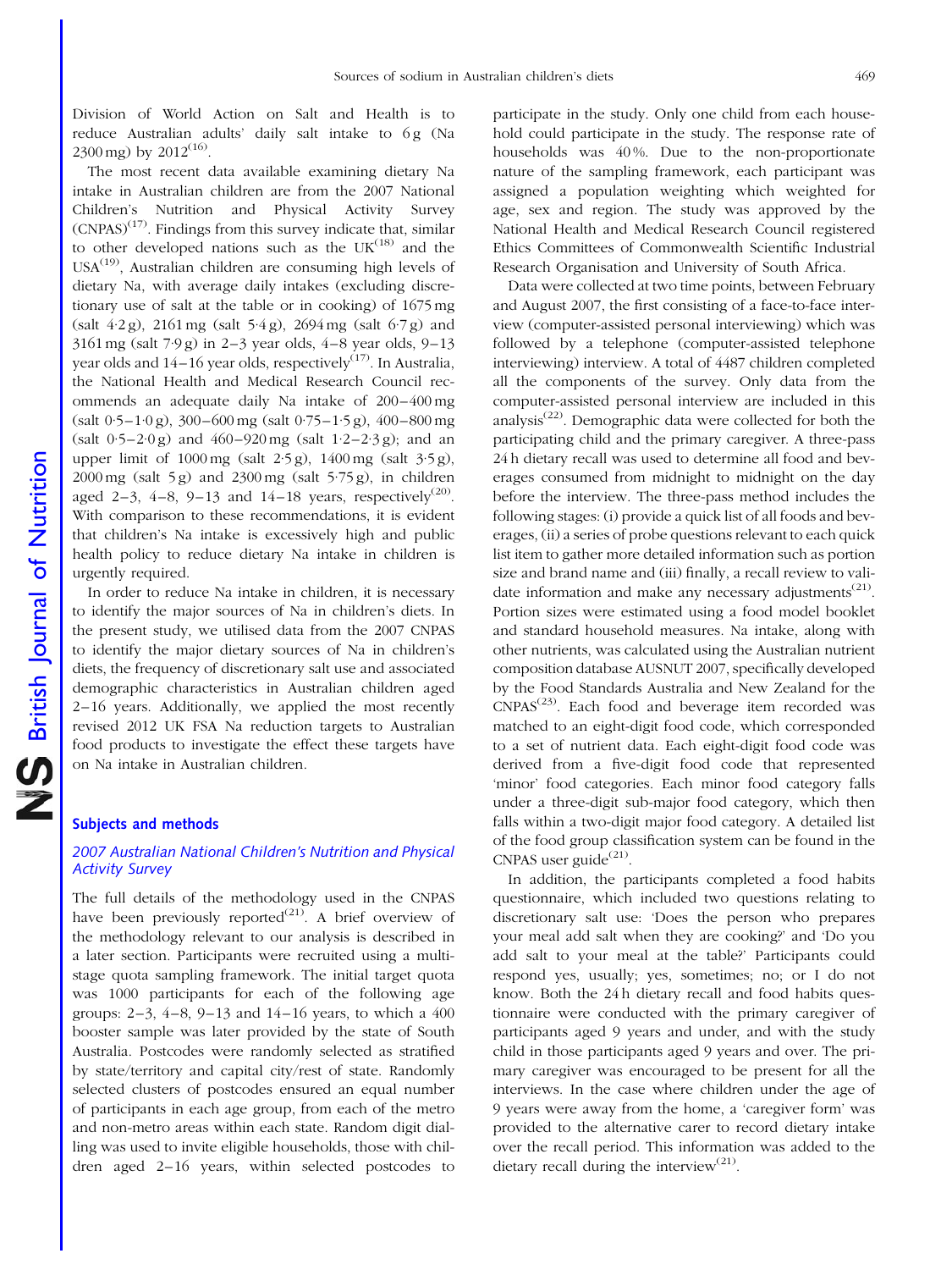#### Data analysis

Food sources of sodium. The CNPAS food group coding system $^{(21)}$  was used to calculate the contribution of Na from major, sub-major and minor food groups. The contribution of each major, sub-major and minor food group to daily Na intake was calculated using the following formula:

% of Na from food group  $=$  (sum of Na from food group  $\frac{mg}{\text{total sum}}$  Sum of Na from all foods  $\frac{mg}{\text{N}}$ 

The food group contribution calculations were preformed separately for each age group, 2–3, 4–8, 9–13 and 14–16 years, with population weightings applied.

Application of sodium reduction targets. The FSA revised 2012 Na reduction targets<sup> $(24)$ </sup> were used as a benchmark to determine the percentage reduction of Na content required in Australian food products for them to comply with the FSA targets. Within the UK's FSA targets, subcategories have been assigned either a maximum or an average target level of Na permitted per 100 g of food. Where possible we have utilised the average level targets in preference to the maximum levels set. It should be noted that the recently set Na target for Australian bread by the end of 2013 is identical to the target set by the FSA for regular breads and bread rolls (i.e. 400 mg/  $100 \text{ g}$ <sup>(15)</sup>. The Australian Na reduction target for breakfast cereals differs from the UK system, in that a 15 % reduction in the Na content of ready-to-eat breakfast cereals has been set, rather than a Na content level in mg/100 g. The 15 % reduction applies only to those breakfast cereals that exceed 400 mg of Na per  $100 g<sup>(15)</sup>$ . For consistency in this analysis, we have utilised the FSA targets.

To calculate the average Na content  $(mg/100 g)$  of Australian food products, the sum of Na provided by all foods consumed within either a sub-major or a minor food category was divided by the sum of g of food consumed within that sub-major or minor food category, multiplied by 100. These calculations were preformed on the full dataset  $(n 4487)$ , with population weightings applied.

Na reduction targets were applied to those food categories which contain processed foods where reductions in Na levels can be achieved; this accounted for eleven of the twenty-two major food group categories. It was not suitable to apply Na targets within the other eleven categories as these include fresh foods and those with minimal levels of Na, for example, non-alcoholic beverages, fruit products and dishes and sugar products and dishes. The selected eleven major food categories were further broken down into sub and minor categories to determine if an appropriate FSA target could be matched to the Australian food category. It was not possible to assign certain categories with an FSA target due to differences between the Australian food group classification system and that used by the FSA. To avoid missing these categories, for which FSA has targets for but do not

match to the Australian categories, we applied a 'blanket' 25 % reduction. For example, although the FSA has set a target for a range of different types of savoury sauces, these could not be applied to Australian food categories as too much variation exists between the two classification systems. As this category consists of high-Na food items which contribute significantly to Na intake, hence we applied a 25 % 'blanket' target to these categories. We chose 25%, as it has been previously demonstrated that at this level, no change in taste of the food products is detected by the consumer $\frac{(25)}{25}$ . Furthermore, this is the level recommended by Australian Division of World Action on Salt and Health to reduce the level of salt in food products and within the catering industry $(16)$ .

To calculate the percentage reduction required in Na content of each food group category to meet the FSA target, the following formula was used:

% reduction in Na content to meet FSA target  $=$  (estimated mean Na content of Australian food category  $(mg/100 g)$  – FSA Na reduction target  $(mg/100 g)/$ estimated mean Na content of Australian food category  $(mg/100 g) \times 100$ .

The percentage reduction was then applied to the mean Na intake coming from each food group category for each age group to calculate the new mean daily Na intake.

Assessment of under-reporting. To assess the validity of reported energy intake (EI) at the group level, the EI:estimated BMR ratio was calculated for each age group, using Schofield equations<sup>(26)</sup>, and compared to the appropriate Goldberg cut-off  $(1.52)^{(27,28)}$ . At the group level, the calculated EI:estimated BMR was 1·67, 1·77, 1·55 and 1·49 in  $2-3$ ,  $4-8$ ,  $9-13$  and  $14-16$  year olds, respectively. This indicates a small degree of under-reporting at the group level in 14–16-year-old participants. To assess the level of over-reporting, we calculated the percentage of participants whose EI exceeded three standard deviations from the mean EI for their age group. On average, only 1 % of the participants were classified as over-reporters. In the present analysis, no participants were excluded on the basis of under- or over-reporting.

#### Statistical analysis

The frequency of participants, in each age group, reporting discretionary salt use was calculated using descriptive statistics. We used the highest level of education attained by the primary carer as a marker for socio-economic status (SES). Based on this, the participants were grouped into one of the three categories of education attainment: (i) high, includes those with a university/tertiary qualification; (ii) mid, includes those with an advanced diploma, diploma or certificate III/IV or trade certificate; and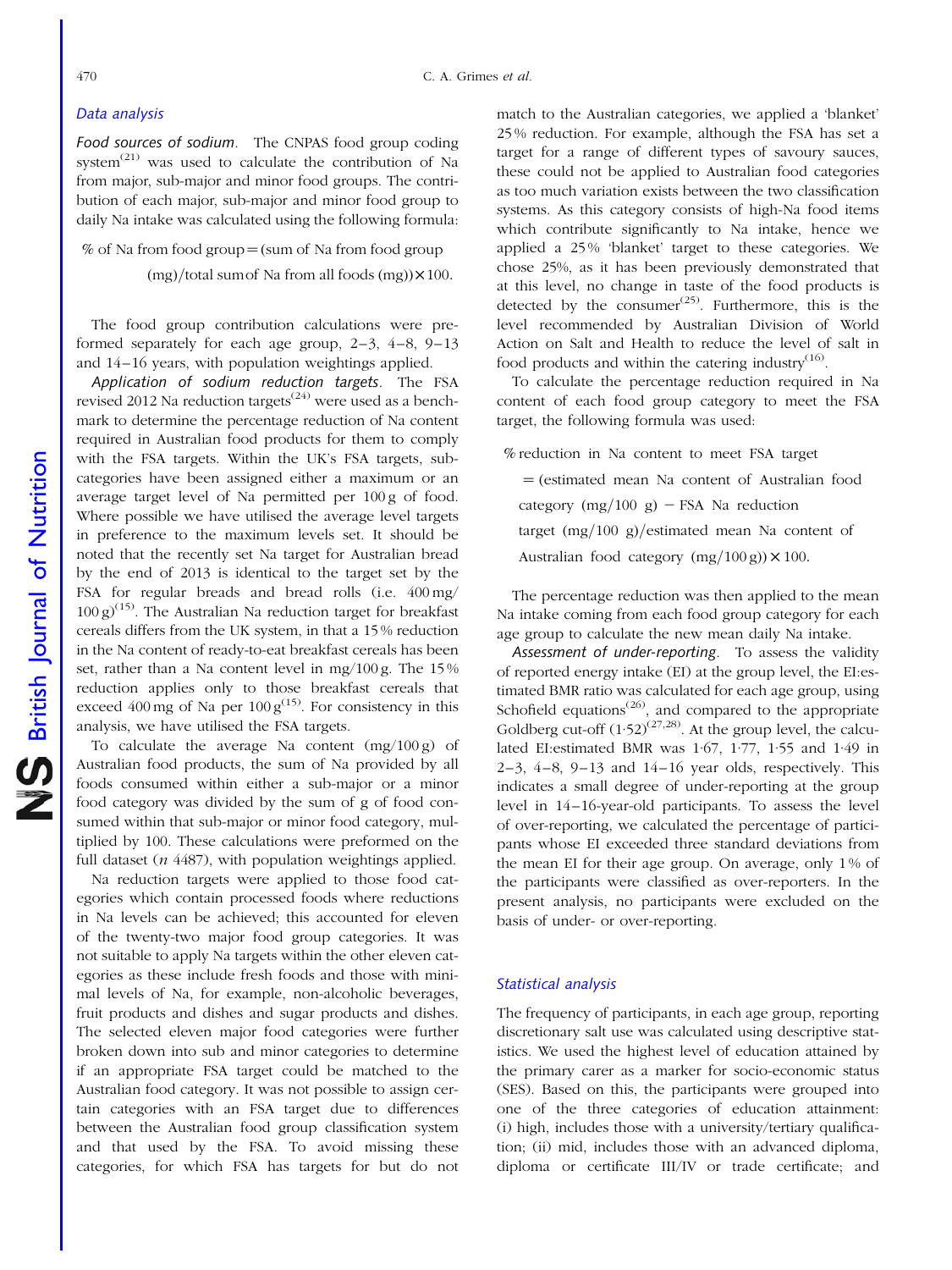(iii) low, includes those with some or no level of high school education. Significant relationships between categorical variables were determined using  $\chi^2$  analysis. A P value of  $\leq$  0·05 was considered significant. Data and statistical analyses were performed with PASW version 17 (PASW, Inc., Chicago, IL, USA) and Microsoft Excel (Microsoft Corporation, Redmond, WA, USA).

#### **Results**

#### Food sources of sodium

The relative contribution of each major food group to total daily Na intake in children by age group is shown in Fig. 1. Across all age groups, the greatest contributor to Na intake was cereals and cereal products, accounting for over 20 % of intake. Other major sources, contributing to more than 10 % of intake across most age groups, are cereal-based products and dishes; meat, poultry and game products; and milk products and dishes. The contribution of each major food category to Na intake was relatively similar across all age groups. Except for cereal-based products and dishes, which accounted for a greater contribution to Na intake in older children; and milk products and dishes, which accounted for a greater contribution to Na intake of children in the younger age groups.

[Table 1](#page-5-0) lists those major, sub-major and minor food categories that contributed to more than 2 % of daily Na intake in any age group. Within the cereals and cereal products category, regular breads and bread rolls contributed the greatest proportion to Na intake across all age groups (12–15 %). Pastries contributed between 3 and 6 % of Na intake across age groups and tended to increase with age. Within the meat, poultry and game products and dishes, processed meat made the greatest contribution to

Na intake ranging from 7 to 9%, followed by sausages, frankfurts and saveloys accounting for 2–3 %. Both dairy milk  $(3-7%)$  and cheese  $(4-7%)$  contributed the most Na within the milk products and dishes. Other moderate sources of Na across all age groups were gravies and savoury sauces (5–8%), soup (2–3%) and snack foods (2–4%).

#### Application of Food Standards Agency sodium reduction targets

Of the 263 minor food categories that were investigated within the eleven major categories, an appropriate FSA target could be applied to eighty-five of the minor food categories. The 25 % 'blanket' reduction was applied to an additional eighty-one minor food categories. The remaining ninety-seven minor food categories that were not assigned a Na reduction target included fresh food items and those with negligible Na levels. These included rice and grains  $(n\ 6)$ , vegetable oils  $(n\ 6)$ , fresh fish and seafood  $(n 5)$ , fresh meat and poultry  $(n 13)$ , milk, yoghurt and cream  $(n 45)$ , vegetables  $(n 17)$ , herbs, spices and sweeteners  $(n, 5)$ .

[Table 2](#page-6-0) shows those Australian food categories that were assigned either an FSA Na reduction target or a blanket 25 % reduction target. For the ease of reporting rather than listing all (166) minor food categories, this has been condensed, so that those minor food categories within a sub-category that were all assigned the same target are only presented once as the sub-category.

Six Australian food groups were found to have an estimated Na content level already lower than that of the proposed FSA target; these included sweet breads, buns and scrolls; sweet breads, buns and scrolls, fortified; breakfast cereal, hot porridge type; cheese, natural, traditional;



Fig. 1. Sources of Na from major food groups in Australian children aged 2-16 years (n 4487).  $\blacksquare$ , 2-3 years, n 1071;  $\blacksquare$ , 4-8 years, n 1216;  $\blacksquare$ , 9-13 years,  $n$  1110; , 14-16 years,  $n$  1090.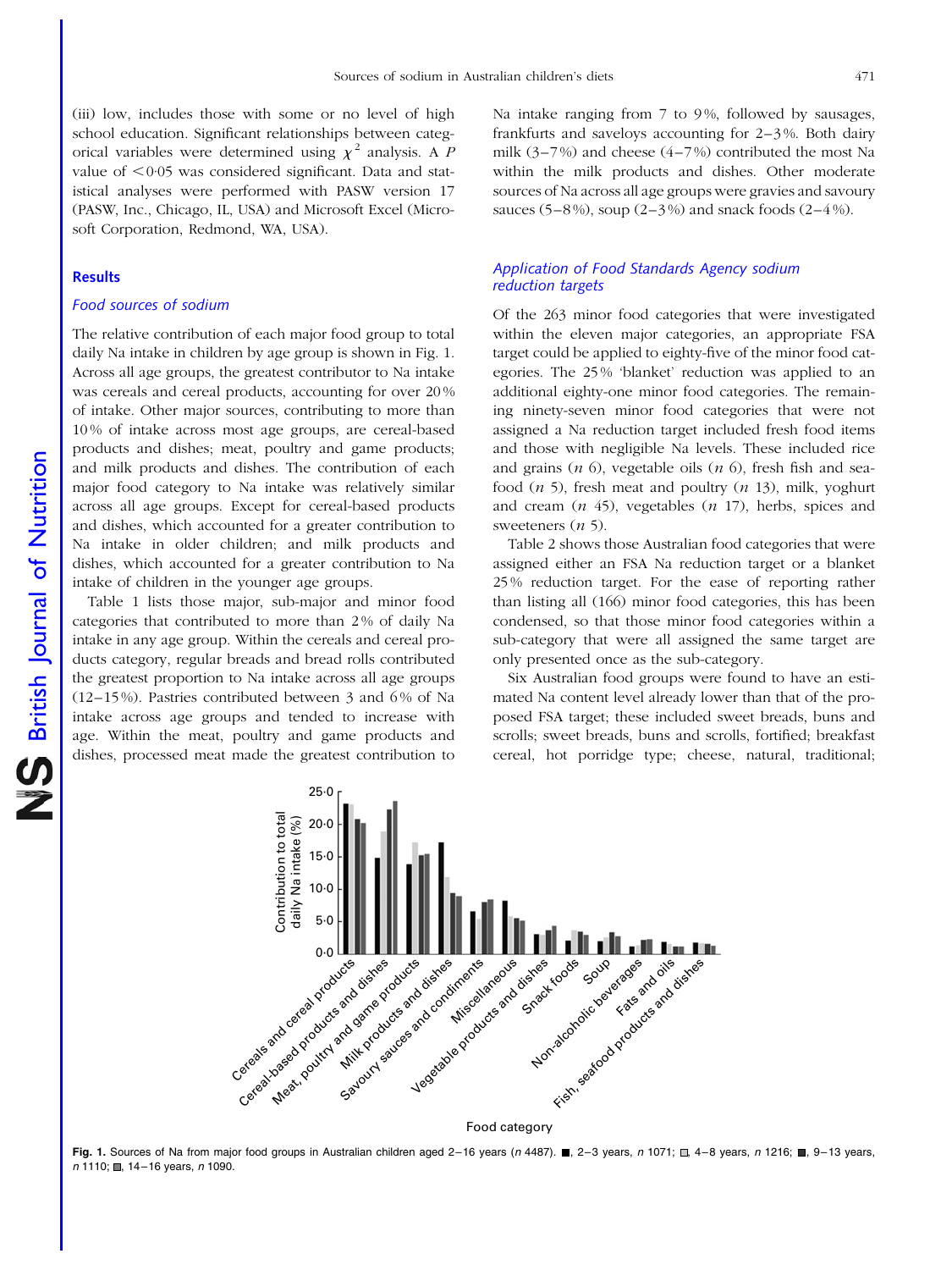<span id="page-5-0"></span>

|  |  |  | Table 1. Main food sources of sodium from major, sub-major and minor food categories in 2-16-year-old Australian children (food group categories |  |  |  |  |
|--|--|--|--------------------------------------------------------------------------------------------------------------------------------------------------|--|--|--|--|
|  |  |  | that contribute $>$ 2.0% of sodium to daily intake across any age group are included, $n$ 4487)                                                  |  |  |  |  |

| $2 - 3(n 1071)$<br>$4-8(n1216)$<br>$9 - 13 (n 1110)$<br>Food group name<br>$14 - 16$ ( <i>n</i> 1090)<br>$1-1$<br>2.2<br>Non-alcoholic beverages<br>1.4<br>2.2<br>23.2<br>Cereals and cereal products (total %)<br>$23-1$<br>$20-8$<br>20.2<br>Regular breads and bread rolls<br>14.9<br>$15-0$<br>12.5<br>12.3<br>Breads and bread rolls, white<br>7.0<br>7.0<br>7.0<br>$6-0$<br>Breads and bread rolls, mixed grain<br>2.4<br>$1-7$<br>1.4<br>1.6<br>Breads and bread rolls, wholemeal<br>$3-1$<br>2.3<br>$1-7$<br>1.4<br>2.2<br>2.4<br>2.3<br>2.7<br>English style muffins, flat breads and savoury sweet biscuits<br>Breakfast cereals and bars, unfortified and fortified varieties<br>4.2<br>4.3<br>$3-8$<br>4.7<br>Breakfast cereal, wheat based, fortified<br>$1-6$<br>1.2<br>0.9<br>0.9<br>Cereal-based products and dishes (total %)<br>22.3<br>14.9<br>18.9<br>$23-6$<br>Sweet biscuits<br>1.5<br>1.3<br>$1-1$<br>$1 - 1$<br>2.8<br>2.6<br>2.1<br>Savoury biscuits<br>1·6<br>Cakes, buns, muffins, scones, cake-type desserts<br>2.0<br>2.6<br>2.3<br>2.3<br>Cakes, cake mixes<br>$1-6$<br>$1-1$<br>1.3<br>1.2<br>$4-0$<br>$5-3$<br>5.9<br>Pastries<br>$3-0$<br>Savoury pastry products, pies, rolls and envelopes<br>2.1<br>$3-5$<br>4.5<br>$5-0$<br>Mixed dishes where cereal is the major ingredient<br>$4-0$<br>9.4<br>$11-3$<br>$6-8$<br>4.2<br>Pizza<br>0.9<br>2.1<br>$3-0$<br>Sandwiches and filled rolls (where recipe not known)<br>1.9<br>0.3<br>0.6<br>1.5<br>0.2<br>$1-3$<br>$1-8$<br>2.0<br>Hamburgers<br>Savoury pasta or noodle and sauce dishes<br>1.9<br>$1-8$<br>1.7<br>1.3<br>Batter-based products<br>$1-6$<br>2.0<br>1.4<br>1.5<br>Fats and oils<br>1.9<br>1.6<br>$1-1$<br>$1-1$<br>Fish and seafood products and dishes<br>1.8<br>$1-7$<br>1.6<br>1.3<br>Meat, poultry and game products and dishes (total %)<br>$15-2$<br>$13-8$<br>$17-1$<br>$15-4$<br>Sausages, frankfurts and saveloys<br>$3-1$<br>3.2<br>2.0<br>$3-1$<br>2.3<br>Sausage<br>2.4<br>2.3<br>1.4<br>Processed meat<br>$6-5$<br>9.2<br>$6-6$<br>7.4<br>Bacon<br>0.8<br>$1-6$<br>1.6<br>2.2<br>4.1<br>$3-0$<br>$3-2$<br>Ham<br>$5-0$<br>1.5<br>1.5<br>1.5<br>2.3<br>Processed delicatessen meat, red<br>Mixed dishes where poultry or game is the major component<br>1.9<br>2.8<br>2.5<br>2.9<br>Poultry or game crumbed, battered, meatloaf or patty type<br>2.0<br>$1-6$<br>2.3<br>$1-7$<br>Milk products and dishes (total %)<br>17.2<br>9.4<br>8.9<br>$11-8$<br>7.3<br>4.2<br>$3-0$<br>Dairy milk<br>$3-6$<br>Milk, cow, fluid, regular whole, full fat<br>$5-8$<br>2.8<br>2.1<br>$1-8$<br>Yoghurt<br>0.9<br>0.5<br>0.5<br>$1-7$<br>Cheese<br>7.1<br>$5-3$<br>$3-8$<br>4.0<br>Cheese, natural, traditional<br>4.2<br>2.5<br>2.9<br>$3-0$<br>Soup (total %)<br>2.0<br>2.6<br>$3-3$<br>2.8<br>Soup (prepared, ready to eat)<br>1.9<br>2.3<br>$3-0$<br>2.5<br>Savoury sauces and condiments (total %)<br>$5 - 5$<br>8.4<br>$6-5$<br>$8-1$<br>Gravies and savoury sauces<br>$5-7$<br>$4-8$<br>7.5<br>7.5<br>$3-7$<br>4.8<br>$5-0$<br>Savoury sauces<br>$3-1$<br>$3-7$<br>Vegetable products and dishes (total %)<br>$3-0$<br>4.3<br>3.0<br>Potatoes<br>1.2<br>1.6<br>2.0<br>2.3<br>Snack foods (total %)<br>2.0<br>$3-6$<br>$3-5$<br>2.9<br>Potato snacks<br>0.8<br>$1-6$<br>1.9<br>$1-8$<br>0.8<br>1.6<br>1.9<br>$1-7$<br>Potato crisps<br>Miscellaneous (total %)<br>8.2<br>$5-8$<br>5.6<br>$5-1$<br>Yeast, vegetable and meat extracts<br>$3-7$<br>2.5<br>1.6<br>1.4<br>Herbs, spices, seasonings and stock cubes<br>4.5<br>$3-3$<br>4.0<br>$3-6$<br>$3-3$<br>2.6<br>2.8<br>Salt<br>$3-3$ | Age group (years) |  |  |  |  |  |  |
|----------------------------------------------------------------------------------------------------------------------------------------------------------------------------------------------------------------------------------------------------------------------------------------------------------------------------------------------------------------------------------------------------------------------------------------------------------------------------------------------------------------------------------------------------------------------------------------------------------------------------------------------------------------------------------------------------------------------------------------------------------------------------------------------------------------------------------------------------------------------------------------------------------------------------------------------------------------------------------------------------------------------------------------------------------------------------------------------------------------------------------------------------------------------------------------------------------------------------------------------------------------------------------------------------------------------------------------------------------------------------------------------------------------------------------------------------------------------------------------------------------------------------------------------------------------------------------------------------------------------------------------------------------------------------------------------------------------------------------------------------------------------------------------------------------------------------------------------------------------------------------------------------------------------------------------------------------------------------------------------------------------------------------------------------------------------------------------------------------------------------------------------------------------------------------------------------------------------------------------------------------------------------------------------------------------------------------------------------------------------------------------------------------------------------------------------------------------------------------------------------------------------------------------------------------------------------------------------------------------------------------------------------------------------------------------------------------------------------------------------------------------------------------------------------------------------------------------------------------------------------------------------------------------------------------------------------------------------------------------------------------------------------------------------------------------------------------------------------------------------------------------------------------------------------------------------------------------------------------------------------------------------------------------------------------------------------------------------------------------------------------------------------------------------------------------------------------------------------------------------------------------------------------------------------------------------------------------------|-------------------|--|--|--|--|--|--|
|                                                                                                                                                                                                                                                                                                                                                                                                                                                                                                                                                                                                                                                                                                                                                                                                                                                                                                                                                                                                                                                                                                                                                                                                                                                                                                                                                                                                                                                                                                                                                                                                                                                                                                                                                                                                                                                                                                                                                                                                                                                                                                                                                                                                                                                                                                                                                                                                                                                                                                                                                                                                                                                                                                                                                                                                                                                                                                                                                                                                                                                                                                                                                                                                                                                                                                                                                                                                                                                                                                                                                                                              |                   |  |  |  |  |  |  |
|                                                                                                                                                                                                                                                                                                                                                                                                                                                                                                                                                                                                                                                                                                                                                                                                                                                                                                                                                                                                                                                                                                                                                                                                                                                                                                                                                                                                                                                                                                                                                                                                                                                                                                                                                                                                                                                                                                                                                                                                                                                                                                                                                                                                                                                                                                                                                                                                                                                                                                                                                                                                                                                                                                                                                                                                                                                                                                                                                                                                                                                                                                                                                                                                                                                                                                                                                                                                                                                                                                                                                                                              |                   |  |  |  |  |  |  |
|                                                                                                                                                                                                                                                                                                                                                                                                                                                                                                                                                                                                                                                                                                                                                                                                                                                                                                                                                                                                                                                                                                                                                                                                                                                                                                                                                                                                                                                                                                                                                                                                                                                                                                                                                                                                                                                                                                                                                                                                                                                                                                                                                                                                                                                                                                                                                                                                                                                                                                                                                                                                                                                                                                                                                                                                                                                                                                                                                                                                                                                                                                                                                                                                                                                                                                                                                                                                                                                                                                                                                                                              |                   |  |  |  |  |  |  |
|                                                                                                                                                                                                                                                                                                                                                                                                                                                                                                                                                                                                                                                                                                                                                                                                                                                                                                                                                                                                                                                                                                                                                                                                                                                                                                                                                                                                                                                                                                                                                                                                                                                                                                                                                                                                                                                                                                                                                                                                                                                                                                                                                                                                                                                                                                                                                                                                                                                                                                                                                                                                                                                                                                                                                                                                                                                                                                                                                                                                                                                                                                                                                                                                                                                                                                                                                                                                                                                                                                                                                                                              |                   |  |  |  |  |  |  |
|                                                                                                                                                                                                                                                                                                                                                                                                                                                                                                                                                                                                                                                                                                                                                                                                                                                                                                                                                                                                                                                                                                                                                                                                                                                                                                                                                                                                                                                                                                                                                                                                                                                                                                                                                                                                                                                                                                                                                                                                                                                                                                                                                                                                                                                                                                                                                                                                                                                                                                                                                                                                                                                                                                                                                                                                                                                                                                                                                                                                                                                                                                                                                                                                                                                                                                                                                                                                                                                                                                                                                                                              |                   |  |  |  |  |  |  |
|                                                                                                                                                                                                                                                                                                                                                                                                                                                                                                                                                                                                                                                                                                                                                                                                                                                                                                                                                                                                                                                                                                                                                                                                                                                                                                                                                                                                                                                                                                                                                                                                                                                                                                                                                                                                                                                                                                                                                                                                                                                                                                                                                                                                                                                                                                                                                                                                                                                                                                                                                                                                                                                                                                                                                                                                                                                                                                                                                                                                                                                                                                                                                                                                                                                                                                                                                                                                                                                                                                                                                                                              |                   |  |  |  |  |  |  |
|                                                                                                                                                                                                                                                                                                                                                                                                                                                                                                                                                                                                                                                                                                                                                                                                                                                                                                                                                                                                                                                                                                                                                                                                                                                                                                                                                                                                                                                                                                                                                                                                                                                                                                                                                                                                                                                                                                                                                                                                                                                                                                                                                                                                                                                                                                                                                                                                                                                                                                                                                                                                                                                                                                                                                                                                                                                                                                                                                                                                                                                                                                                                                                                                                                                                                                                                                                                                                                                                                                                                                                                              |                   |  |  |  |  |  |  |
|                                                                                                                                                                                                                                                                                                                                                                                                                                                                                                                                                                                                                                                                                                                                                                                                                                                                                                                                                                                                                                                                                                                                                                                                                                                                                                                                                                                                                                                                                                                                                                                                                                                                                                                                                                                                                                                                                                                                                                                                                                                                                                                                                                                                                                                                                                                                                                                                                                                                                                                                                                                                                                                                                                                                                                                                                                                                                                                                                                                                                                                                                                                                                                                                                                                                                                                                                                                                                                                                                                                                                                                              |                   |  |  |  |  |  |  |
|                                                                                                                                                                                                                                                                                                                                                                                                                                                                                                                                                                                                                                                                                                                                                                                                                                                                                                                                                                                                                                                                                                                                                                                                                                                                                                                                                                                                                                                                                                                                                                                                                                                                                                                                                                                                                                                                                                                                                                                                                                                                                                                                                                                                                                                                                                                                                                                                                                                                                                                                                                                                                                                                                                                                                                                                                                                                                                                                                                                                                                                                                                                                                                                                                                                                                                                                                                                                                                                                                                                                                                                              |                   |  |  |  |  |  |  |
|                                                                                                                                                                                                                                                                                                                                                                                                                                                                                                                                                                                                                                                                                                                                                                                                                                                                                                                                                                                                                                                                                                                                                                                                                                                                                                                                                                                                                                                                                                                                                                                                                                                                                                                                                                                                                                                                                                                                                                                                                                                                                                                                                                                                                                                                                                                                                                                                                                                                                                                                                                                                                                                                                                                                                                                                                                                                                                                                                                                                                                                                                                                                                                                                                                                                                                                                                                                                                                                                                                                                                                                              |                   |  |  |  |  |  |  |
|                                                                                                                                                                                                                                                                                                                                                                                                                                                                                                                                                                                                                                                                                                                                                                                                                                                                                                                                                                                                                                                                                                                                                                                                                                                                                                                                                                                                                                                                                                                                                                                                                                                                                                                                                                                                                                                                                                                                                                                                                                                                                                                                                                                                                                                                                                                                                                                                                                                                                                                                                                                                                                                                                                                                                                                                                                                                                                                                                                                                                                                                                                                                                                                                                                                                                                                                                                                                                                                                                                                                                                                              |                   |  |  |  |  |  |  |
|                                                                                                                                                                                                                                                                                                                                                                                                                                                                                                                                                                                                                                                                                                                                                                                                                                                                                                                                                                                                                                                                                                                                                                                                                                                                                                                                                                                                                                                                                                                                                                                                                                                                                                                                                                                                                                                                                                                                                                                                                                                                                                                                                                                                                                                                                                                                                                                                                                                                                                                                                                                                                                                                                                                                                                                                                                                                                                                                                                                                                                                                                                                                                                                                                                                                                                                                                                                                                                                                                                                                                                                              |                   |  |  |  |  |  |  |
|                                                                                                                                                                                                                                                                                                                                                                                                                                                                                                                                                                                                                                                                                                                                                                                                                                                                                                                                                                                                                                                                                                                                                                                                                                                                                                                                                                                                                                                                                                                                                                                                                                                                                                                                                                                                                                                                                                                                                                                                                                                                                                                                                                                                                                                                                                                                                                                                                                                                                                                                                                                                                                                                                                                                                                                                                                                                                                                                                                                                                                                                                                                                                                                                                                                                                                                                                                                                                                                                                                                                                                                              |                   |  |  |  |  |  |  |
|                                                                                                                                                                                                                                                                                                                                                                                                                                                                                                                                                                                                                                                                                                                                                                                                                                                                                                                                                                                                                                                                                                                                                                                                                                                                                                                                                                                                                                                                                                                                                                                                                                                                                                                                                                                                                                                                                                                                                                                                                                                                                                                                                                                                                                                                                                                                                                                                                                                                                                                                                                                                                                                                                                                                                                                                                                                                                                                                                                                                                                                                                                                                                                                                                                                                                                                                                                                                                                                                                                                                                                                              |                   |  |  |  |  |  |  |
|                                                                                                                                                                                                                                                                                                                                                                                                                                                                                                                                                                                                                                                                                                                                                                                                                                                                                                                                                                                                                                                                                                                                                                                                                                                                                                                                                                                                                                                                                                                                                                                                                                                                                                                                                                                                                                                                                                                                                                                                                                                                                                                                                                                                                                                                                                                                                                                                                                                                                                                                                                                                                                                                                                                                                                                                                                                                                                                                                                                                                                                                                                                                                                                                                                                                                                                                                                                                                                                                                                                                                                                              |                   |  |  |  |  |  |  |
|                                                                                                                                                                                                                                                                                                                                                                                                                                                                                                                                                                                                                                                                                                                                                                                                                                                                                                                                                                                                                                                                                                                                                                                                                                                                                                                                                                                                                                                                                                                                                                                                                                                                                                                                                                                                                                                                                                                                                                                                                                                                                                                                                                                                                                                                                                                                                                                                                                                                                                                                                                                                                                                                                                                                                                                                                                                                                                                                                                                                                                                                                                                                                                                                                                                                                                                                                                                                                                                                                                                                                                                              |                   |  |  |  |  |  |  |
|                                                                                                                                                                                                                                                                                                                                                                                                                                                                                                                                                                                                                                                                                                                                                                                                                                                                                                                                                                                                                                                                                                                                                                                                                                                                                                                                                                                                                                                                                                                                                                                                                                                                                                                                                                                                                                                                                                                                                                                                                                                                                                                                                                                                                                                                                                                                                                                                                                                                                                                                                                                                                                                                                                                                                                                                                                                                                                                                                                                                                                                                                                                                                                                                                                                                                                                                                                                                                                                                                                                                                                                              |                   |  |  |  |  |  |  |
|                                                                                                                                                                                                                                                                                                                                                                                                                                                                                                                                                                                                                                                                                                                                                                                                                                                                                                                                                                                                                                                                                                                                                                                                                                                                                                                                                                                                                                                                                                                                                                                                                                                                                                                                                                                                                                                                                                                                                                                                                                                                                                                                                                                                                                                                                                                                                                                                                                                                                                                                                                                                                                                                                                                                                                                                                                                                                                                                                                                                                                                                                                                                                                                                                                                                                                                                                                                                                                                                                                                                                                                              |                   |  |  |  |  |  |  |
|                                                                                                                                                                                                                                                                                                                                                                                                                                                                                                                                                                                                                                                                                                                                                                                                                                                                                                                                                                                                                                                                                                                                                                                                                                                                                                                                                                                                                                                                                                                                                                                                                                                                                                                                                                                                                                                                                                                                                                                                                                                                                                                                                                                                                                                                                                                                                                                                                                                                                                                                                                                                                                                                                                                                                                                                                                                                                                                                                                                                                                                                                                                                                                                                                                                                                                                                                                                                                                                                                                                                                                                              |                   |  |  |  |  |  |  |
|                                                                                                                                                                                                                                                                                                                                                                                                                                                                                                                                                                                                                                                                                                                                                                                                                                                                                                                                                                                                                                                                                                                                                                                                                                                                                                                                                                                                                                                                                                                                                                                                                                                                                                                                                                                                                                                                                                                                                                                                                                                                                                                                                                                                                                                                                                                                                                                                                                                                                                                                                                                                                                                                                                                                                                                                                                                                                                                                                                                                                                                                                                                                                                                                                                                                                                                                                                                                                                                                                                                                                                                              |                   |  |  |  |  |  |  |
|                                                                                                                                                                                                                                                                                                                                                                                                                                                                                                                                                                                                                                                                                                                                                                                                                                                                                                                                                                                                                                                                                                                                                                                                                                                                                                                                                                                                                                                                                                                                                                                                                                                                                                                                                                                                                                                                                                                                                                                                                                                                                                                                                                                                                                                                                                                                                                                                                                                                                                                                                                                                                                                                                                                                                                                                                                                                                                                                                                                                                                                                                                                                                                                                                                                                                                                                                                                                                                                                                                                                                                                              |                   |  |  |  |  |  |  |
|                                                                                                                                                                                                                                                                                                                                                                                                                                                                                                                                                                                                                                                                                                                                                                                                                                                                                                                                                                                                                                                                                                                                                                                                                                                                                                                                                                                                                                                                                                                                                                                                                                                                                                                                                                                                                                                                                                                                                                                                                                                                                                                                                                                                                                                                                                                                                                                                                                                                                                                                                                                                                                                                                                                                                                                                                                                                                                                                                                                                                                                                                                                                                                                                                                                                                                                                                                                                                                                                                                                                                                                              |                   |  |  |  |  |  |  |
|                                                                                                                                                                                                                                                                                                                                                                                                                                                                                                                                                                                                                                                                                                                                                                                                                                                                                                                                                                                                                                                                                                                                                                                                                                                                                                                                                                                                                                                                                                                                                                                                                                                                                                                                                                                                                                                                                                                                                                                                                                                                                                                                                                                                                                                                                                                                                                                                                                                                                                                                                                                                                                                                                                                                                                                                                                                                                                                                                                                                                                                                                                                                                                                                                                                                                                                                                                                                                                                                                                                                                                                              |                   |  |  |  |  |  |  |
|                                                                                                                                                                                                                                                                                                                                                                                                                                                                                                                                                                                                                                                                                                                                                                                                                                                                                                                                                                                                                                                                                                                                                                                                                                                                                                                                                                                                                                                                                                                                                                                                                                                                                                                                                                                                                                                                                                                                                                                                                                                                                                                                                                                                                                                                                                                                                                                                                                                                                                                                                                                                                                                                                                                                                                                                                                                                                                                                                                                                                                                                                                                                                                                                                                                                                                                                                                                                                                                                                                                                                                                              |                   |  |  |  |  |  |  |
|                                                                                                                                                                                                                                                                                                                                                                                                                                                                                                                                                                                                                                                                                                                                                                                                                                                                                                                                                                                                                                                                                                                                                                                                                                                                                                                                                                                                                                                                                                                                                                                                                                                                                                                                                                                                                                                                                                                                                                                                                                                                                                                                                                                                                                                                                                                                                                                                                                                                                                                                                                                                                                                                                                                                                                                                                                                                                                                                                                                                                                                                                                                                                                                                                                                                                                                                                                                                                                                                                                                                                                                              |                   |  |  |  |  |  |  |
|                                                                                                                                                                                                                                                                                                                                                                                                                                                                                                                                                                                                                                                                                                                                                                                                                                                                                                                                                                                                                                                                                                                                                                                                                                                                                                                                                                                                                                                                                                                                                                                                                                                                                                                                                                                                                                                                                                                                                                                                                                                                                                                                                                                                                                                                                                                                                                                                                                                                                                                                                                                                                                                                                                                                                                                                                                                                                                                                                                                                                                                                                                                                                                                                                                                                                                                                                                                                                                                                                                                                                                                              |                   |  |  |  |  |  |  |
|                                                                                                                                                                                                                                                                                                                                                                                                                                                                                                                                                                                                                                                                                                                                                                                                                                                                                                                                                                                                                                                                                                                                                                                                                                                                                                                                                                                                                                                                                                                                                                                                                                                                                                                                                                                                                                                                                                                                                                                                                                                                                                                                                                                                                                                                                                                                                                                                                                                                                                                                                                                                                                                                                                                                                                                                                                                                                                                                                                                                                                                                                                                                                                                                                                                                                                                                                                                                                                                                                                                                                                                              |                   |  |  |  |  |  |  |
|                                                                                                                                                                                                                                                                                                                                                                                                                                                                                                                                                                                                                                                                                                                                                                                                                                                                                                                                                                                                                                                                                                                                                                                                                                                                                                                                                                                                                                                                                                                                                                                                                                                                                                                                                                                                                                                                                                                                                                                                                                                                                                                                                                                                                                                                                                                                                                                                                                                                                                                                                                                                                                                                                                                                                                                                                                                                                                                                                                                                                                                                                                                                                                                                                                                                                                                                                                                                                                                                                                                                                                                              |                   |  |  |  |  |  |  |
|                                                                                                                                                                                                                                                                                                                                                                                                                                                                                                                                                                                                                                                                                                                                                                                                                                                                                                                                                                                                                                                                                                                                                                                                                                                                                                                                                                                                                                                                                                                                                                                                                                                                                                                                                                                                                                                                                                                                                                                                                                                                                                                                                                                                                                                                                                                                                                                                                                                                                                                                                                                                                                                                                                                                                                                                                                                                                                                                                                                                                                                                                                                                                                                                                                                                                                                                                                                                                                                                                                                                                                                              |                   |  |  |  |  |  |  |
|                                                                                                                                                                                                                                                                                                                                                                                                                                                                                                                                                                                                                                                                                                                                                                                                                                                                                                                                                                                                                                                                                                                                                                                                                                                                                                                                                                                                                                                                                                                                                                                                                                                                                                                                                                                                                                                                                                                                                                                                                                                                                                                                                                                                                                                                                                                                                                                                                                                                                                                                                                                                                                                                                                                                                                                                                                                                                                                                                                                                                                                                                                                                                                                                                                                                                                                                                                                                                                                                                                                                                                                              |                   |  |  |  |  |  |  |
|                                                                                                                                                                                                                                                                                                                                                                                                                                                                                                                                                                                                                                                                                                                                                                                                                                                                                                                                                                                                                                                                                                                                                                                                                                                                                                                                                                                                                                                                                                                                                                                                                                                                                                                                                                                                                                                                                                                                                                                                                                                                                                                                                                                                                                                                                                                                                                                                                                                                                                                                                                                                                                                                                                                                                                                                                                                                                                                                                                                                                                                                                                                                                                                                                                                                                                                                                                                                                                                                                                                                                                                              |                   |  |  |  |  |  |  |
|                                                                                                                                                                                                                                                                                                                                                                                                                                                                                                                                                                                                                                                                                                                                                                                                                                                                                                                                                                                                                                                                                                                                                                                                                                                                                                                                                                                                                                                                                                                                                                                                                                                                                                                                                                                                                                                                                                                                                                                                                                                                                                                                                                                                                                                                                                                                                                                                                                                                                                                                                                                                                                                                                                                                                                                                                                                                                                                                                                                                                                                                                                                                                                                                                                                                                                                                                                                                                                                                                                                                                                                              |                   |  |  |  |  |  |  |
|                                                                                                                                                                                                                                                                                                                                                                                                                                                                                                                                                                                                                                                                                                                                                                                                                                                                                                                                                                                                                                                                                                                                                                                                                                                                                                                                                                                                                                                                                                                                                                                                                                                                                                                                                                                                                                                                                                                                                                                                                                                                                                                                                                                                                                                                                                                                                                                                                                                                                                                                                                                                                                                                                                                                                                                                                                                                                                                                                                                                                                                                                                                                                                                                                                                                                                                                                                                                                                                                                                                                                                                              |                   |  |  |  |  |  |  |
|                                                                                                                                                                                                                                                                                                                                                                                                                                                                                                                                                                                                                                                                                                                                                                                                                                                                                                                                                                                                                                                                                                                                                                                                                                                                                                                                                                                                                                                                                                                                                                                                                                                                                                                                                                                                                                                                                                                                                                                                                                                                                                                                                                                                                                                                                                                                                                                                                                                                                                                                                                                                                                                                                                                                                                                                                                                                                                                                                                                                                                                                                                                                                                                                                                                                                                                                                                                                                                                                                                                                                                                              |                   |  |  |  |  |  |  |
|                                                                                                                                                                                                                                                                                                                                                                                                                                                                                                                                                                                                                                                                                                                                                                                                                                                                                                                                                                                                                                                                                                                                                                                                                                                                                                                                                                                                                                                                                                                                                                                                                                                                                                                                                                                                                                                                                                                                                                                                                                                                                                                                                                                                                                                                                                                                                                                                                                                                                                                                                                                                                                                                                                                                                                                                                                                                                                                                                                                                                                                                                                                                                                                                                                                                                                                                                                                                                                                                                                                                                                                              |                   |  |  |  |  |  |  |
|                                                                                                                                                                                                                                                                                                                                                                                                                                                                                                                                                                                                                                                                                                                                                                                                                                                                                                                                                                                                                                                                                                                                                                                                                                                                                                                                                                                                                                                                                                                                                                                                                                                                                                                                                                                                                                                                                                                                                                                                                                                                                                                                                                                                                                                                                                                                                                                                                                                                                                                                                                                                                                                                                                                                                                                                                                                                                                                                                                                                                                                                                                                                                                                                                                                                                                                                                                                                                                                                                                                                                                                              |                   |  |  |  |  |  |  |
|                                                                                                                                                                                                                                                                                                                                                                                                                                                                                                                                                                                                                                                                                                                                                                                                                                                                                                                                                                                                                                                                                                                                                                                                                                                                                                                                                                                                                                                                                                                                                                                                                                                                                                                                                                                                                                                                                                                                                                                                                                                                                                                                                                                                                                                                                                                                                                                                                                                                                                                                                                                                                                                                                                                                                                                                                                                                                                                                                                                                                                                                                                                                                                                                                                                                                                                                                                                                                                                                                                                                                                                              |                   |  |  |  |  |  |  |
|                                                                                                                                                                                                                                                                                                                                                                                                                                                                                                                                                                                                                                                                                                                                                                                                                                                                                                                                                                                                                                                                                                                                                                                                                                                                                                                                                                                                                                                                                                                                                                                                                                                                                                                                                                                                                                                                                                                                                                                                                                                                                                                                                                                                                                                                                                                                                                                                                                                                                                                                                                                                                                                                                                                                                                                                                                                                                                                                                                                                                                                                                                                                                                                                                                                                                                                                                                                                                                                                                                                                                                                              |                   |  |  |  |  |  |  |
|                                                                                                                                                                                                                                                                                                                                                                                                                                                                                                                                                                                                                                                                                                                                                                                                                                                                                                                                                                                                                                                                                                                                                                                                                                                                                                                                                                                                                                                                                                                                                                                                                                                                                                                                                                                                                                                                                                                                                                                                                                                                                                                                                                                                                                                                                                                                                                                                                                                                                                                                                                                                                                                                                                                                                                                                                                                                                                                                                                                                                                                                                                                                                                                                                                                                                                                                                                                                                                                                                                                                                                                              |                   |  |  |  |  |  |  |
|                                                                                                                                                                                                                                                                                                                                                                                                                                                                                                                                                                                                                                                                                                                                                                                                                                                                                                                                                                                                                                                                                                                                                                                                                                                                                                                                                                                                                                                                                                                                                                                                                                                                                                                                                                                                                                                                                                                                                                                                                                                                                                                                                                                                                                                                                                                                                                                                                                                                                                                                                                                                                                                                                                                                                                                                                                                                                                                                                                                                                                                                                                                                                                                                                                                                                                                                                                                                                                                                                                                                                                                              |                   |  |  |  |  |  |  |
|                                                                                                                                                                                                                                                                                                                                                                                                                                                                                                                                                                                                                                                                                                                                                                                                                                                                                                                                                                                                                                                                                                                                                                                                                                                                                                                                                                                                                                                                                                                                                                                                                                                                                                                                                                                                                                                                                                                                                                                                                                                                                                                                                                                                                                                                                                                                                                                                                                                                                                                                                                                                                                                                                                                                                                                                                                                                                                                                                                                                                                                                                                                                                                                                                                                                                                                                                                                                                                                                                                                                                                                              |                   |  |  |  |  |  |  |
|                                                                                                                                                                                                                                                                                                                                                                                                                                                                                                                                                                                                                                                                                                                                                                                                                                                                                                                                                                                                                                                                                                                                                                                                                                                                                                                                                                                                                                                                                                                                                                                                                                                                                                                                                                                                                                                                                                                                                                                                                                                                                                                                                                                                                                                                                                                                                                                                                                                                                                                                                                                                                                                                                                                                                                                                                                                                                                                                                                                                                                                                                                                                                                                                                                                                                                                                                                                                                                                                                                                                                                                              |                   |  |  |  |  |  |  |
|                                                                                                                                                                                                                                                                                                                                                                                                                                                                                                                                                                                                                                                                                                                                                                                                                                                                                                                                                                                                                                                                                                                                                                                                                                                                                                                                                                                                                                                                                                                                                                                                                                                                                                                                                                                                                                                                                                                                                                                                                                                                                                                                                                                                                                                                                                                                                                                                                                                                                                                                                                                                                                                                                                                                                                                                                                                                                                                                                                                                                                                                                                                                                                                                                                                                                                                                                                                                                                                                                                                                                                                              |                   |  |  |  |  |  |  |
|                                                                                                                                                                                                                                                                                                                                                                                                                                                                                                                                                                                                                                                                                                                                                                                                                                                                                                                                                                                                                                                                                                                                                                                                                                                                                                                                                                                                                                                                                                                                                                                                                                                                                                                                                                                                                                                                                                                                                                                                                                                                                                                                                                                                                                                                                                                                                                                                                                                                                                                                                                                                                                                                                                                                                                                                                                                                                                                                                                                                                                                                                                                                                                                                                                                                                                                                                                                                                                                                                                                                                                                              |                   |  |  |  |  |  |  |
|                                                                                                                                                                                                                                                                                                                                                                                                                                                                                                                                                                                                                                                                                                                                                                                                                                                                                                                                                                                                                                                                                                                                                                                                                                                                                                                                                                                                                                                                                                                                                                                                                                                                                                                                                                                                                                                                                                                                                                                                                                                                                                                                                                                                                                                                                                                                                                                                                                                                                                                                                                                                                                                                                                                                                                                                                                                                                                                                                                                                                                                                                                                                                                                                                                                                                                                                                                                                                                                                                                                                                                                              |                   |  |  |  |  |  |  |
|                                                                                                                                                                                                                                                                                                                                                                                                                                                                                                                                                                                                                                                                                                                                                                                                                                                                                                                                                                                                                                                                                                                                                                                                                                                                                                                                                                                                                                                                                                                                                                                                                                                                                                                                                                                                                                                                                                                                                                                                                                                                                                                                                                                                                                                                                                                                                                                                                                                                                                                                                                                                                                                                                                                                                                                                                                                                                                                                                                                                                                                                                                                                                                                                                                                                                                                                                                                                                                                                                                                                                                                              |                   |  |  |  |  |  |  |
|                                                                                                                                                                                                                                                                                                                                                                                                                                                                                                                                                                                                                                                                                                                                                                                                                                                                                                                                                                                                                                                                                                                                                                                                                                                                                                                                                                                                                                                                                                                                                                                                                                                                                                                                                                                                                                                                                                                                                                                                                                                                                                                                                                                                                                                                                                                                                                                                                                                                                                                                                                                                                                                                                                                                                                                                                                                                                                                                                                                                                                                                                                                                                                                                                                                                                                                                                                                                                                                                                                                                                                                              |                   |  |  |  |  |  |  |
|                                                                                                                                                                                                                                                                                                                                                                                                                                                                                                                                                                                                                                                                                                                                                                                                                                                                                                                                                                                                                                                                                                                                                                                                                                                                                                                                                                                                                                                                                                                                                                                                                                                                                                                                                                                                                                                                                                                                                                                                                                                                                                                                                                                                                                                                                                                                                                                                                                                                                                                                                                                                                                                                                                                                                                                                                                                                                                                                                                                                                                                                                                                                                                                                                                                                                                                                                                                                                                                                                                                                                                                              |                   |  |  |  |  |  |  |
|                                                                                                                                                                                                                                                                                                                                                                                                                                                                                                                                                                                                                                                                                                                                                                                                                                                                                                                                                                                                                                                                                                                                                                                                                                                                                                                                                                                                                                                                                                                                                                                                                                                                                                                                                                                                                                                                                                                                                                                                                                                                                                                                                                                                                                                                                                                                                                                                                                                                                                                                                                                                                                                                                                                                                                                                                                                                                                                                                                                                                                                                                                                                                                                                                                                                                                                                                                                                                                                                                                                                                                                              |                   |  |  |  |  |  |  |
|                                                                                                                                                                                                                                                                                                                                                                                                                                                                                                                                                                                                                                                                                                                                                                                                                                                                                                                                                                                                                                                                                                                                                                                                                                                                                                                                                                                                                                                                                                                                                                                                                                                                                                                                                                                                                                                                                                                                                                                                                                                                                                                                                                                                                                                                                                                                                                                                                                                                                                                                                                                                                                                                                                                                                                                                                                                                                                                                                                                                                                                                                                                                                                                                                                                                                                                                                                                                                                                                                                                                                                                              |                   |  |  |  |  |  |  |
|                                                                                                                                                                                                                                                                                                                                                                                                                                                                                                                                                                                                                                                                                                                                                                                                                                                                                                                                                                                                                                                                                                                                                                                                                                                                                                                                                                                                                                                                                                                                                                                                                                                                                                                                                                                                                                                                                                                                                                                                                                                                                                                                                                                                                                                                                                                                                                                                                                                                                                                                                                                                                                                                                                                                                                                                                                                                                                                                                                                                                                                                                                                                                                                                                                                                                                                                                                                                                                                                                                                                                                                              |                   |  |  |  |  |  |  |
|                                                                                                                                                                                                                                                                                                                                                                                                                                                                                                                                                                                                                                                                                                                                                                                                                                                                                                                                                                                                                                                                                                                                                                                                                                                                                                                                                                                                                                                                                                                                                                                                                                                                                                                                                                                                                                                                                                                                                                                                                                                                                                                                                                                                                                                                                                                                                                                                                                                                                                                                                                                                                                                                                                                                                                                                                                                                                                                                                                                                                                                                                                                                                                                                                                                                                                                                                                                                                                                                                                                                                                                              |                   |  |  |  |  |  |  |
|                                                                                                                                                                                                                                                                                                                                                                                                                                                                                                                                                                                                                                                                                                                                                                                                                                                                                                                                                                                                                                                                                                                                                                                                                                                                                                                                                                                                                                                                                                                                                                                                                                                                                                                                                                                                                                                                                                                                                                                                                                                                                                                                                                                                                                                                                                                                                                                                                                                                                                                                                                                                                                                                                                                                                                                                                                                                                                                                                                                                                                                                                                                                                                                                                                                                                                                                                                                                                                                                                                                                                                                              |                   |  |  |  |  |  |  |
|                                                                                                                                                                                                                                                                                                                                                                                                                                                                                                                                                                                                                                                                                                                                                                                                                                                                                                                                                                                                                                                                                                                                                                                                                                                                                                                                                                                                                                                                                                                                                                                                                                                                                                                                                                                                                                                                                                                                                                                                                                                                                                                                                                                                                                                                                                                                                                                                                                                                                                                                                                                                                                                                                                                                                                                                                                                                                                                                                                                                                                                                                                                                                                                                                                                                                                                                                                                                                                                                                                                                                                                              |                   |  |  |  |  |  |  |

potato products (e.g. potato chips wedges and hash brown) [\(Table 2\)](#page-6-0). Therefore, for each of these food groups, no adjusted calculation was made, as this would have resulted in an increase in mean Na intake from these food groups.

The percentage reduction in Na required to meet the proposed FSA targets varied considerably among food groups, ranging from 9 to 64 %. The majority of food groups (75 %) require reductions of greater than 20 % in Na to reach the proposed FSA target. Those minor food groups that require the greatest reductions  $(>\!\!40\%)$  are sweet pastry products, tarts and flans (49 %), sweet pastry products, pies, slices and Danishes (42 %), sausage (41 %), bacon (40 %), ham (57 %), processed delicatessen meat, red (43 %), all processed and fresh cheeses (40–64 %) and canned condensed soup (64 %). Application of the proposed Na reduction targets results in the following changes in mean daily Na intake (mg) to each of the age groups: 2–3 years, 1674–1347 (salt 4·2–3·4 g); 4–8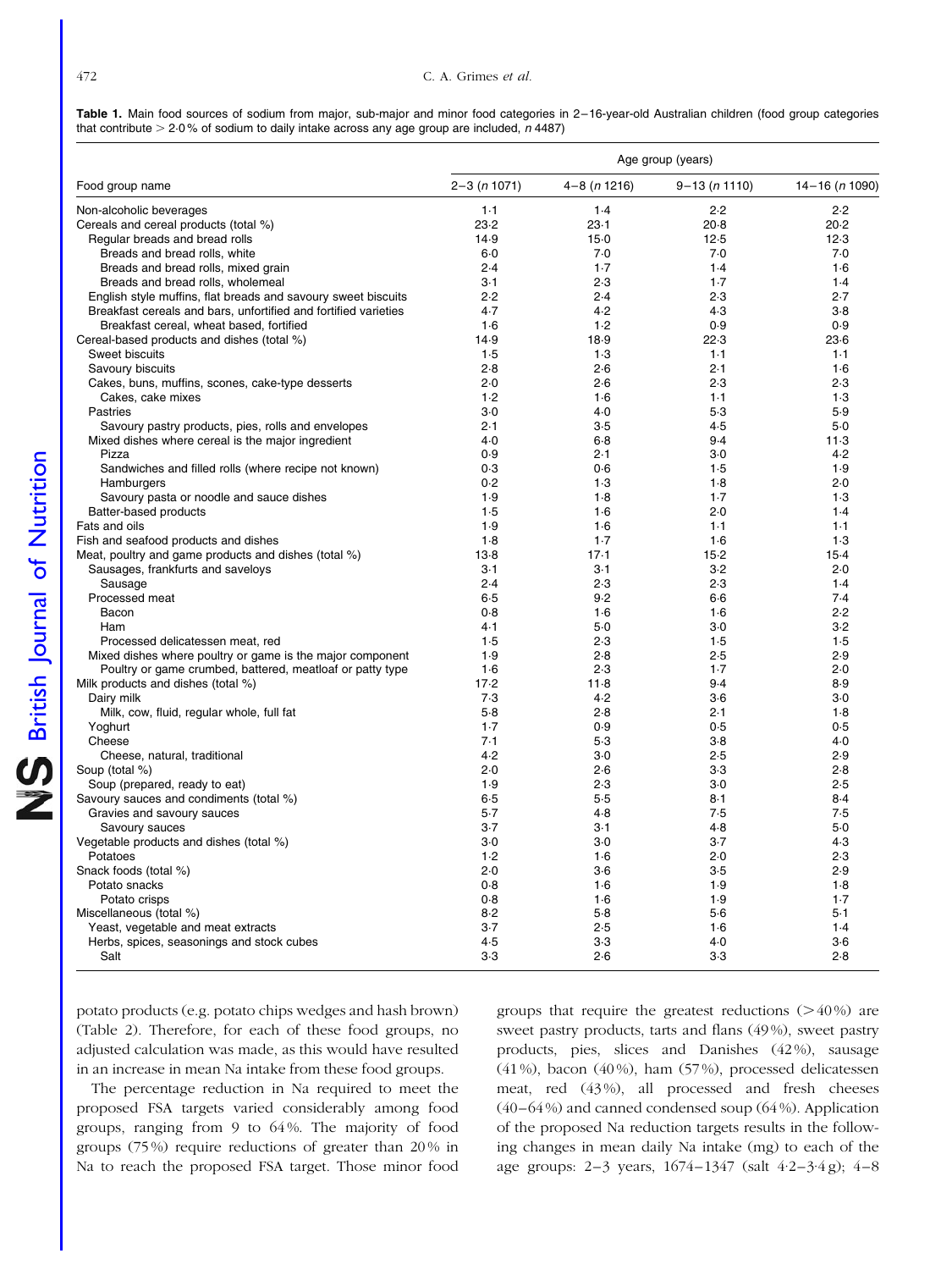<span id="page-6-0"></span>

| Australian food category name                                                                                                     | Mean Na content<br>(mq/100q) | FSA Na content target<br>(mg/100 g) | % Reduction in Na<br>to reach target |
|-----------------------------------------------------------------------------------------------------------------------------------|------------------------------|-------------------------------------|--------------------------------------|
| Cereals and cereal products                                                                                                       |                              |                                     |                                      |
| Regular breads and bread rolls (plain/unfilled/untopped varieties)<br>English-style muffins, flat breads and savoury sweet breads | 482                          | 400                                 | 17                                   |
| English-style muffins                                                                                                             | 476                          | 300                                 | 37                                   |
| Flat breads (e.g. pita bread)                                                                                                     | 467                          | 400                                 | 14                                   |
| Savoury filled or topped breads and bread rolls                                                                                   | 664                          | 480                                 | 28                                   |
| Savoury filled or topped breads and bread rolls                                                                                   | 659                          | 480                                 | 27                                   |
| Sweet breads, buns and scrolls                                                                                                    | 226                          | 300                                 | $-33$                                |
| Sweet breads, buns and scrolls, fortified                                                                                         | 273                          | 300                                 | $-10$                                |
| Tortilla, taco shells and corn bread<br>Breakfast cereals and bars, unfortified and fortified varieties                           | 466<br>385                   | 400<br>270                          | 14<br>30                             |
| Breakfast cereal, hot porridge type                                                                                               | 28                           | 270                                 | $-859$                               |
| Cereal-based products and dishes                                                                                                  |                              |                                     |                                      |
| Sweet biscuits                                                                                                                    | 296                          | 270                                 | 9                                    |
| Savoury biscuits                                                                                                                  | 755                          | 550                                 | 27                                   |
| Cakes, buns, muffins, scones, cake-type desserts                                                                                  | 323                          | 200                                 | 38                                   |
| Pastries                                                                                                                          |                              |                                     |                                      |
| Pastry, croissant                                                                                                                 | 335                          | 300                                 | 10                                   |
| Sweet pastry products, tarts and flans                                                                                            | 254                          | 130                                 | 49                                   |
| Sweet pastry products, pies, slices and Danishes                                                                                  | 225                          | 130                                 | 42                                   |
| Savoury pastry products, tarts and flans                                                                                          | 378                          | 300                                 | 21                                   |
| Savoury pastry products, pies, rolls and envelopes                                                                                | 538                          | 450                                 | 16                                   |
| Mixed dishes where cereal is the major ingredient<br>Batter-based products                                                        | 425                          | 25% Reduction                       | 25                                   |
| Fats and oils                                                                                                                     | 489                          | 300                                 | 39                                   |
| <b>Butters</b>                                                                                                                    | 531                          | 25% Reduction                       | 25                                   |
| Dairy blends                                                                                                                      | 434                          | 25% Reduction                       | 25                                   |
| Margarine and table spreads                                                                                                       | 510                          | 25% Reduction                       | 25                                   |
| Meat, poultry and game products and dishes                                                                                        |                              |                                     |                                      |
| Sausages, frankfurts and saveloys                                                                                                 |                              |                                     |                                      |
| Sausage                                                                                                                           | 763                          | 450                                 | 41                                   |
| Frankfurts and saveloys                                                                                                           | 758                          | 650                                 | 14                                   |
| Processed meat                                                                                                                    |                              |                                     |                                      |
| Bacon                                                                                                                             | 1901                         | 1150                                | 40                                   |
| Ham                                                                                                                               | 1507                         | 650                                 | 57                                   |
| Processed delicatessen meat, red                                                                                                  | 1140                         | 650                                 | 43                                   |
| Processed delicatessen meat, white                                                                                                | 748                          | 600                                 | 20                                   |
| Canned processed meat<br>Mixed dishes where beef, yeal or lamb is the major component                                             | 1055<br>193                  | 650<br>25% Reduction                | 38<br>25                             |
| Mixed dishes where pork, bacon or ham is the major component                                                                      | 283                          | 25% Reduction                       | 25                                   |
| Mixed dishes where poultry or game is the major component                                                                         | 354                          | 25% Reduction                       | 25                                   |
| Milk products and dishes                                                                                                          |                              |                                     |                                      |
| Cheese                                                                                                                            |                              |                                     |                                      |
| Cheese, natural, traditional                                                                                                      | 676                          | 720                                 | $-7$                                 |
| Cheese, natural, reduced fat and fat modified                                                                                     | 567                          | 720                                 | $-27$                                |
| Cheese, cottage and cheese, cottage, low fat                                                                                      | 277                          | 220                                 | 21                                   |
| Cheese, cream and cheese, cream, reduced fat                                                                                      | 575                          | 220                                 | 62                                   |
| Cheese, processed                                                                                                                 | 1331                         | 800                                 | 40                                   |
| Cheese, processed, reduced fat                                                                                                    | 1440                         | 800                                 | 44                                   |
| Cheese, processed, fortified                                                                                                      | 1368                         | 800                                 | 42                                   |
| Cheese, camembert, brie<br>Soup                                                                                                   | 605                          | 220                                 | 64                                   |
| Soup (prepared, ready to eat)                                                                                                     | 257                          | 230                                 | 10                                   |
| Dry soup mix                                                                                                                      | 1883                         | 25% Reduction                       | 25                                   |
| Canned condensed soup (unprepared)                                                                                                | 645                          | 230                                 | 64                                   |
| Savoury sauces and condiments                                                                                                     | 783                          | 25% Reduction                       | 25                                   |
| Vegetable products and dishes<br>Potatoes                                                                                         |                              |                                     |                                      |
| Potato products (e.g. potato chips wedges and hash brown)                                                                         | 162                          | 195                                 | $-21$                                |
| Snack foods                                                                                                                       |                              |                                     |                                      |
| Potato snacks                                                                                                                     | 674                          | 550                                 | 18                                   |
| Corn snacks                                                                                                                       | 523                          | 25% Reduction                       | 25                                   |
| Extruded or reformed snacks                                                                                                       | 1038                         | 750                                 | 28                                   |
| Pretzels                                                                                                                          | 1980                         | 25% Reduction                       | 25                                   |
| Other snacks                                                                                                                      | 867                          | 25% Reduction                       | 25                                   |
| Miscellaneous                                                                                                                     |                              |                                     |                                      |
| Yeast, vegetable and meat extracts                                                                                                | 2958                         | 25% Reduction                       | 25                                   |
| Herbs, spices, seasonings and stock cubes<br>Salt                                                                                 | 37038                        | 25% Reduction                       | 25                                   |
| Stock cubes and seasoning                                                                                                         | 16920                        | 25% Reduction                       | 25                                   |
| Stock, prepared                                                                                                                   | 375                          | 25% Reduction                       | 25                                   |
|                                                                                                                                   |                              |                                     |                                      |

FSA, Food Standards Agency.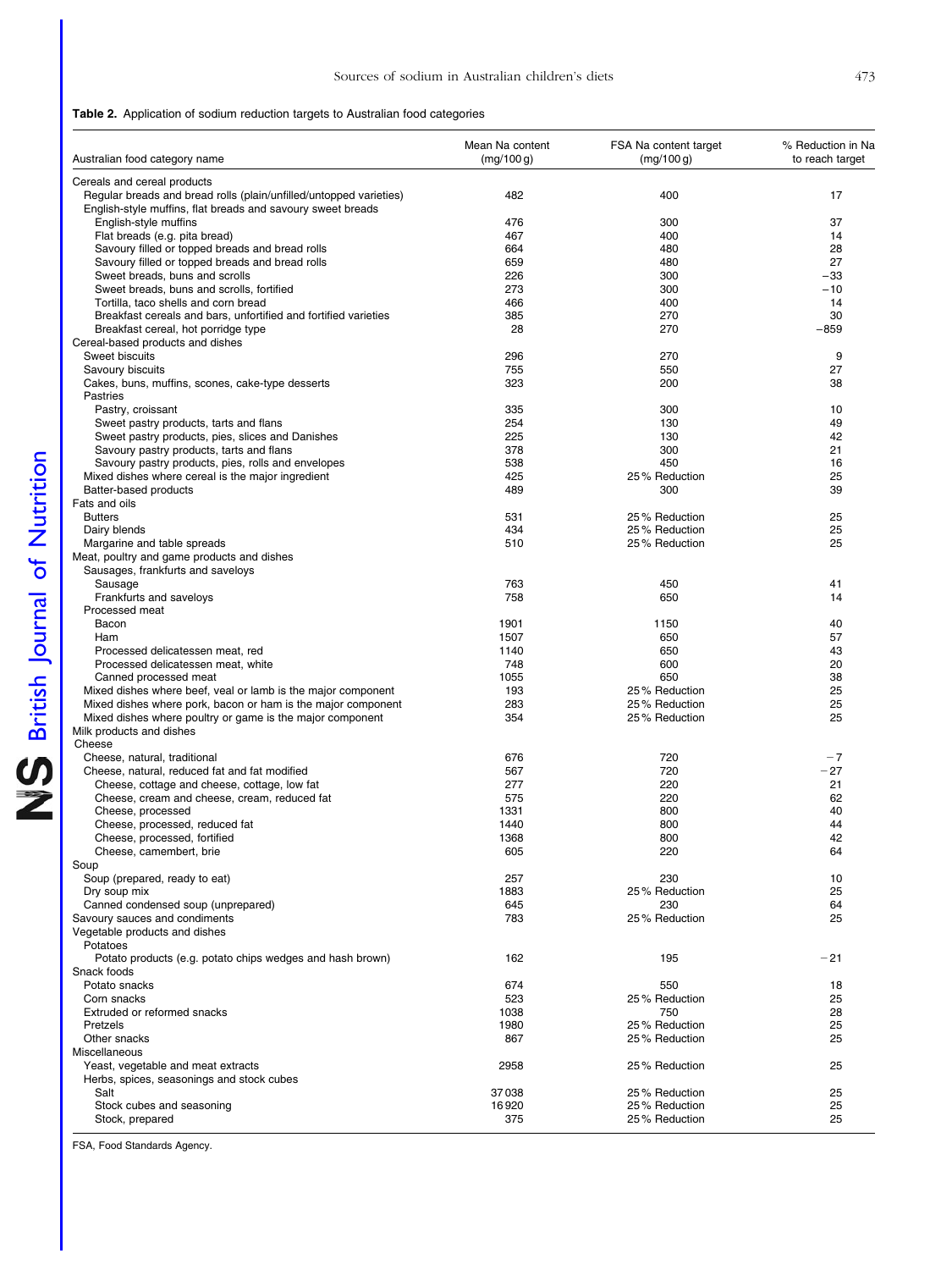years, 2160–1705 (salt 5·4–4·3 g); 9–13 years, 2678–2135  $(salt 6.7-5.3 g); 14-16 years, 3132-2503 (salt 7.8-6.3 g).$ The greatest reductions in daily Na intake would be in those children within the older age groups, 629 mg/d (salt  $1.6 g/d$ ) and  $543 mg/d$  (salt  $1.4 g/d$ ) in  $14-16$  and 9-13 year olds, respectively, compared to 327 mg/d (salt  $0.8 \text{ g/d}$ ) and  $455 \text{ mg/d}$  ( $1.3 \text{ g/d}$ ) in 2–3 and 4–8 year olds, respectively. However, as daily Na intake increases with age this would equate to a similar percentage reduction in mean Na intake across all age groups: 20, 21, 20 and 20 % in 2–3, 4–8, 9–13 and 14–16 year olds, respectively. Fig. 2 displays the difference these reductions would make to the percentage of children exceeding the recommended daily upper limit of Na. The application of the proposed Na reduction targets results in 15, 20, 21 and 17 % fewer children aged 2–3, 4–8, 9–13 and 14–16 years, respectively, exceeding the daily upper limit of Na for that age group.

#### Discretionary salt use

Approximately, 40 % of the participants from all age groups reported that the person who prepares their meal either usually or sometimes adds salt when cooking (Fig. 3(a)). There was no significant difference between age group and salt added during cooking (Pearson  $\chi^2$  7.6, df 6,  $P=0.266$ ). In contrast, there was a significant relationship between the age group and participants' own use of table salt. As participants aged, they were more likely to add salt at the table (Pearson  $\chi^2$  199.5, df 6, P<0.001). Of participants, 11, 25, 37 and 39 % aged 2–3, 4–8, 9–13 and 14–16 years, respectively, reported adding salt to their meal at the table usually or sometimes (Fig. 3(b)). With regards to SES, there was no association between SES and salt added during cooking (Pearson  $\chi^2$  3.87, df



Fig. 2. Change in percentage of participants exceeding the suggested daily upper limit (UL) for Na before and after the application of Na reduction targets (n 4487).  $\blacksquare$ , Original data: % above UL;  $\blacksquare$ , With Na reduction targets applied: % above UL.



Fig. 3. Discretionary salt use in Australian children aged 2–16 years (n 4481) population weightings applied (those participants who responded 'do not know' (n 6) were excluded from this analysis) (a) salt added when cooking and (b) salt added at the table.  $\Box$ , No;  $\Box$ , Yes, sometimes;  $\Box$ , Yes, usually.

4,  $P=0.425$ ) (data not shown). There was a significant association between SES and salt added at the table (Pearson  $\chi^2$  42.53, df 4, P<0.001). Of participants, 33, 32 and 25 % grouped as low, mid and high SES, respectively, reported usually adding salt to their meal at the table usually or sometimes.

#### **Discussion**

This is the first study to examine the major sources of dietary Na in Australian children. We found the greatest contributors to Na intake were cereals and cereal-based products/dishes (43 %), meat poultry and game products (16 %), milk products/dishes (11 %) and savoury sauces and condiments (7 %). Our findings are similar to those reported in other industrialised countries<sup>(29)</sup>.

Findings from our analysis indicate that the adherence to the 2012 FSA Na reduction targets to Australian food products would lower the average Na intake of 2–16 year old Australian children by 20 %. This is a significant reduction and if applied incrementally over the next 10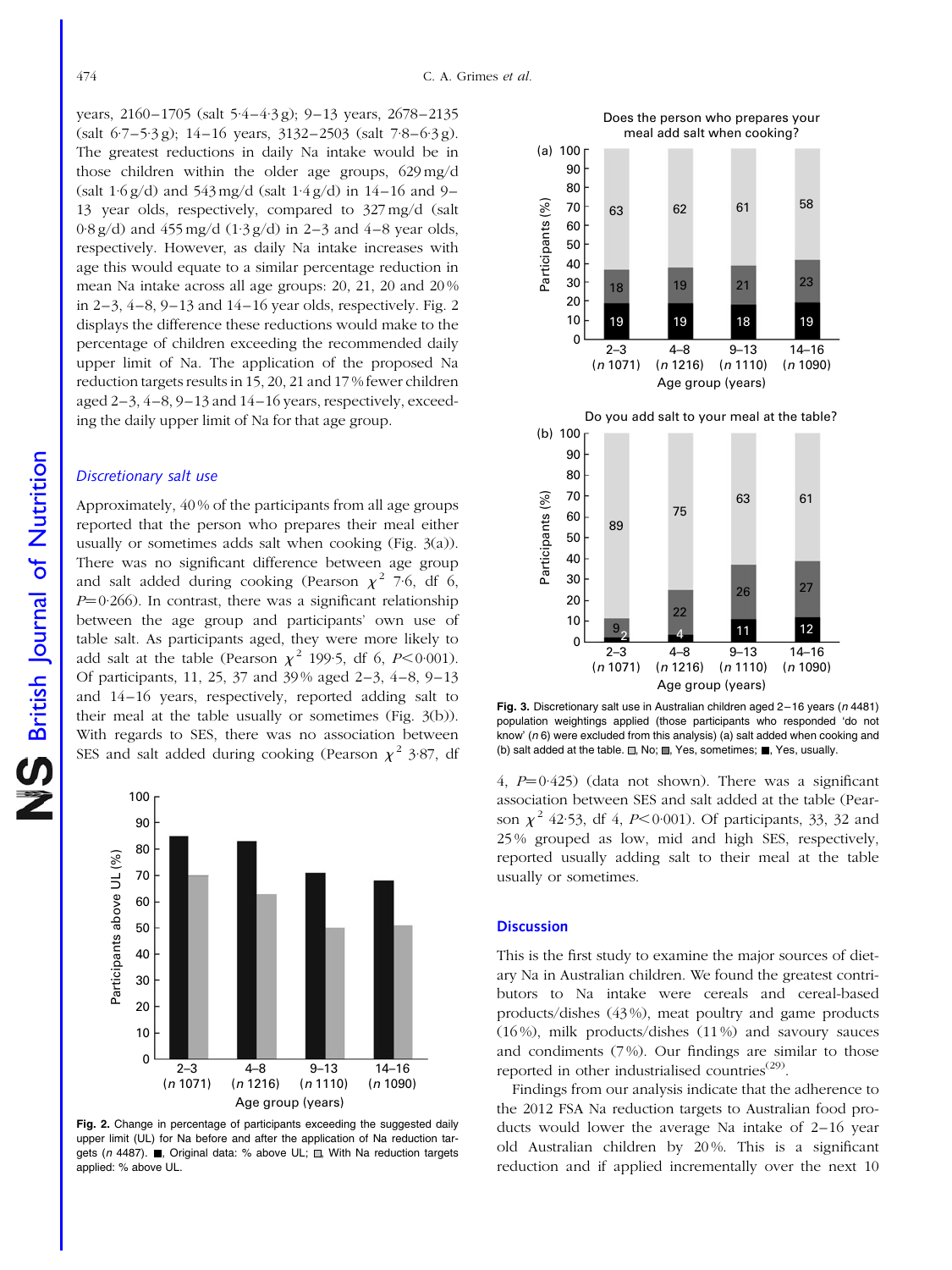years could result in a significant reduction in Na intake and bring intakes closer to recommended levels. Gradual, incremental reductions in the salt content of processed foods can be achieved without consumers detecting the reduction<sup> $(25)$ </sup>. Since the FSA began its salt reduction strategy in 2003/2004, which included the release of the Na reduction targets for food products in 2006, daily salt consumption in adults has fallen from 9.5 g in 2001 to 8.6 g in  $2008<sup>(14)</sup>$ . Although adults are still consuming high levels of salt that are exceeding dietary recommendations, this decrease represents a positive change in the trend from previously increasing salt intakes $\frac{(11)}{11}$ . The success of the FSA Na reduction targets is also seen within the changing food supply, where on average, the Na content has been reduced by  $20-30\%^{(11)}$ . Other countries are now taking action with respect to salt reduction<sup>(30-32)</sup>.

Based on the UK FSA model, the USA and Canada have developed similar Na reduction targets which specify the level of Na (mg/100 g) permitted across a range of processed foods<sup>(30,32)</sup>. In comparison, Australia is lagging behind in the development of comprehensive Na reduction targets. In April 2010, Australia's Food and Health Dialogue released targets for bread  $(400 \,\text{mg}/100 \,\text{g})$  and breakfast cereal<sup>(15)</sup>. In contrast to the UK model, the target for breakfast cereal is based on a percentage reduction level (i.e. 15 %), applying only to those cereals where Na levels exceed 400 mg/100 g. In the present analysis, we have calculated that for Australian breakfast cereals to comply with the FSA target a 30 % average reduction in Na content is needed. The range of Na levels across Australian breakfast cereals is large, varying from 4 to  $1063 \,\text{mg}/100 \,\text{g}^{(33)}$ . The application of a 15 % reduction to those cereals at the top of the range in Na levels would still promote the manufacture of breakfast cereals with unacceptably high Na levels. Thus, it is recommended that the Na reduction target for Australian breakfast cereals be expressed in mg/100 g and also be lowered in line with the UK target (average  $270 \,\text{mg}/100 \,\text{g}$ ; maximum  $400 \,\text{mg}/100$ ). Such a target will achieve greater reductions in population Na intake and allow for consistency in Na levels across food products, encouraging a level playing field for food manufacturers. Furthermore, targets set at levels in mg/100 g are more useful for monitoring and evaluating Na levels over time.

We also found that salt is commonly added during cooking and at the table and this has been estimated to contribute 15% of total daily Na intake<sup>(10)</sup>. Therefore, there is a potential for further reductions to total Na intake if the use of discretionary salt is reduced. Findings from the Australian Division of World Action on Salt and Health 2008 consumer survey on parents' attitudes to salt and children revealed that over half (52 %) of respondents reported that their children were consuming salty snacks, such as chips and savoury biscuits, at least a few times a week<sup> $(34)$ </sup>. Variation in salty taste perception and liking is mostly caused by learned experiences rather than genetics<sup>(35)</sup>, exposure to salt in foods after the age of 2 years

results in a liking for salt in  $f(36-38)$ . Exposure to foods containing salt provides a learning environment in which children are familiarised with products that are accepted in their specific dietary culture. As salt intake is reduced, adults appear to prefer food with less salt<sup>(39)</sup>, and this is probably related to the adaptation of taste receptors over the course of weeks to months<sup> $(40)$ </sup>. One study has demonstrated that in children aged 12–13 years, those who reported eating at fast food restaurants more than once a month had a greater preference for salty foods<sup>(41)</sup>. Salt reduction campaigns targeting younger children and their parents to reduce the use of discretionary salt could result in a lifelong reduction in salt intake.

In the present analysis after the application of the Na reduction targets, daily Na intake decreased by 327, 455, 543 and 629 mg (salt 0.8, 1.2, 1.4 and 1.6 g) in 2–3, 4–8, 9–13 and 14–16 year olds, respectively. These findings highlight that incremental product reformulation of lower-Na foods will significantly reduce children's daily Na intake. However, as intakes will still be above levels recommended for health, this strategy should be combined with education and behavioural interventions to achieve greater reductions. Such interventions should aim to limit high-salt processed foods, e.g. savoury snacks and processed meats, and replace these with fresh foods which are low in salt.

The strength of the present study is that the data utilised come from a large national survey. The complex sampling methods employed in the CNPAS enabled the selection of the best available sample of Australian children aged 2–16 years within eligible postcodes. However, the study also has a number of limitations which should be considered when interpreting the findings. First, for determining the average Na content of Australian food products, our calculations were based on the foods that the participants had eaten on the day of the survey and nutrient values obtained from the nutrient composition database AUSNUT  $2007^{(23)}$ . No laboratory analyses were conducted to determine Na values of food products and reported Na content was used. In addition, in the CNPAS Na intake was determined via 24-h dietary recall. This method fails to capture the amount of Na coming from salt added at the table and during cooking, and as such is likely to be an underestimation of the true value of Na intake. Furthermore, we acknowledge that there was a small degree of underreporting detected within the 14–16 year old age group. However, given the aims of the present study and the minor bias detected, it is unlikely that this would have affected our overall results. We applied FSA Na reduction targets to eighty-five minor Australian food categories and a 25 % 'blanket' reduction on a further eighty-one minor food categories. This method ensured that the majority of processed foods that can be targeted in Na reduction were included in our analysis. One exception is canned vegetables, where due to the inclusion of both canned and fresh varieties grouped together in the Australian food group classification system, it was not possible to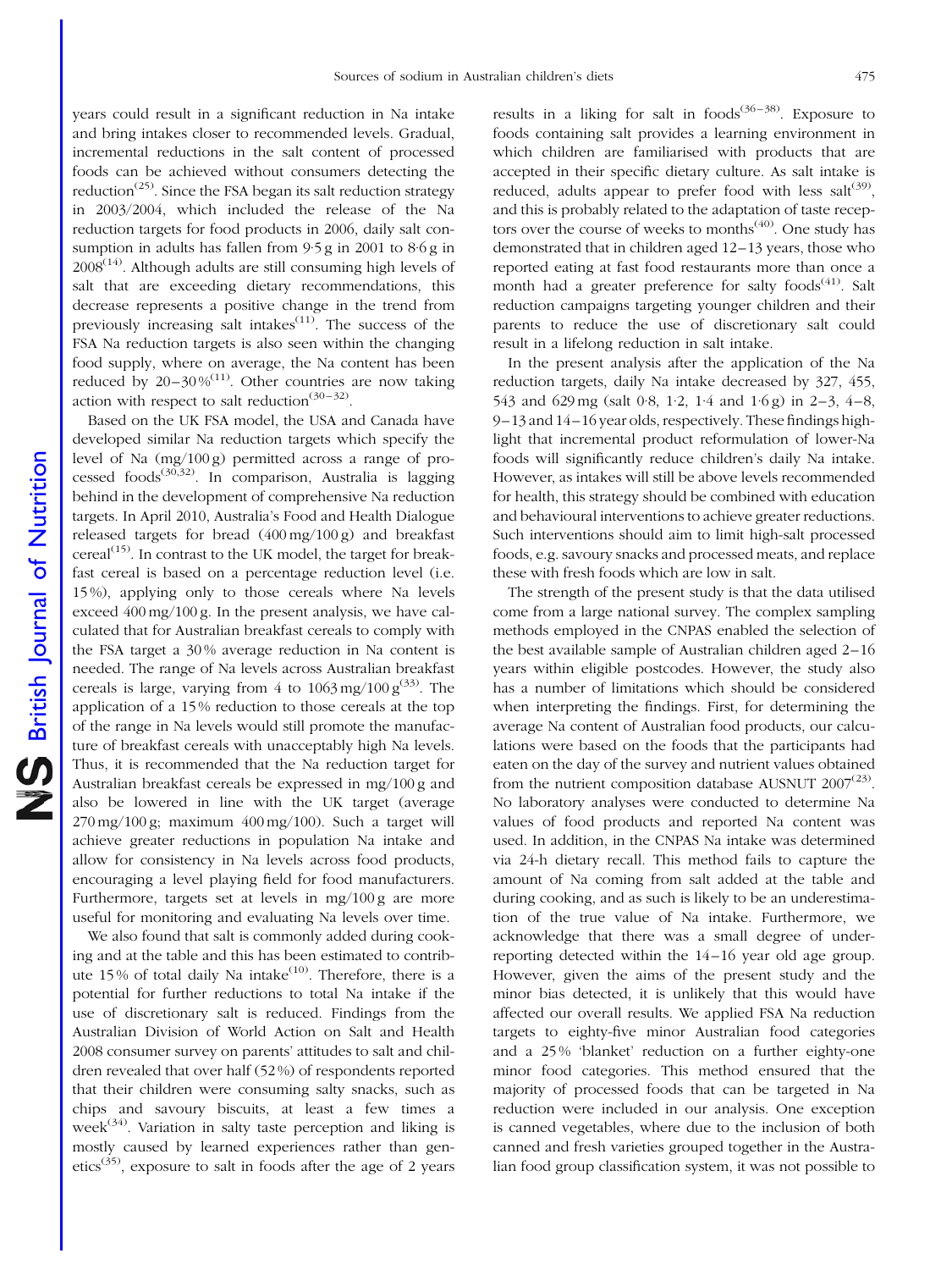place a Na reduction target on this category. The contribution of vegetables (excluding potato) to Na intake in this sample of Australian children was low  $(1.6\%)$ . As such it is unlikely that the omission of a target on this food group would significantly alter our overall results.

In summary, we have demonstrated that the application of Na reduction content targets on Australian food products could reduce the average Na intake of Australian children aged 2–16 years by 20 %. This would reduce the present average Na intake, which is approximately 1·6 times the upper daily limit to an average level that is 1·2 times the upper level (currently 7·8 g salt for 14–16 year olds and 4·2 g salt for 1–3 year olds, excluding discretionary use of salt at the table or during cooking) and would result in approximately 20 % fewer children exceeding the daily upper limit for Na. Although this 20 % may seem modest, it is likely that with regular review and consultation with the food industry, similar reductions could be achieved every 2–3 years, which would result in most children falling below the upper limit. For Australia, the UK's FSA targets provide a useful starting framework to guide population-wide Na reductions. Our findings also indicate that the reported frequency of discretionary salt is relatively high among Australian children. To successfully reduce Na intake, there is a need for salt reductions strategies to incorporate education campaigns that target both discretionary salt use and consumption of high salt processed foods. Successful implementation of these strategies will lead to a population-wide reduction in salt intake which will ultimately reduce rates of CVD.

#### Acknowledgements

We acknowledge Commonwealth Scientific Industry Research Organisation, University of South Australia and the Department of Health and Ageing in the collection of data. We acknowledge the Australian Social Science Data Archive for the availability of the datasets. We declare that those who carried out the original analysis and collection of the data bear no responsibility for the further analysis or interpretation of them. This project was supported by a post-graduate scholarship from the National Heart Foundation of Australia. The author's responsibilities were as follows: C. A. G., K. J. C., L. J. R. and C. A. N. helped in study design; C. A. G. helped in data analysis and writing of the manuscript; K. J. C., L. J. R. and C. A. N.: provision of significant advice and consultation, and revision of the manuscript. None of the authors has any conflicts of interest.

#### **References**

1. He FJ & MacGregor GA (2002) Effect of modest salt reduction on blood pressure: a meta-analysis of randomized trials. Implications for public health.  $J$  Hum Hypertens 16, 761–770.

- 2. World Health Organization (2007) Reducing Salt Intake in Populations: Report of a WHO Forum and Technical Meeting. Paris: World Health Organization.
- 3. Ritz E & Mehls O (2009) Salt restriction in kidney disease a missed therapeutic opportunity? Pediatr Nephrol 24, 9–17.
- 4. He FJ, Marrero NM & MacGregor GA (2008) Salt and blood pressure in children and adolescents. J Hum Hypertens 22,  $4 - 11$ .
- 5. Lauer RM & Clarke WR (1989) Childhood risk factors for high adult blood pressure: The Muscatine Study. Pediatrics 84, 633–641.
- 6. Mitsnefes MM (2006) Hypertension in children and adolescents. Pediatr Clin North Am 53, 493-512.
- 7. Kelder SH, Perry CL, Klepp K, et al. (1994) Longitudinal tracking of adolescent smoking, physical activity, and food choice behaviours. Am J Public Health 84, 1121-1126.
- 8. Mikkila V, Rasanen L, Raitakari OT, et al. (2004) Longitudinal changes in diet from childhood into adulthood with respect to risk of cardiovascular diseases: The Cardiovascular Risk in Young Finns Study. Eur J Clin Nutr 58, 1038-1045.
- 9. Brown IJ, Tzoulaki I, Candeias V, et al. (2009) Salt intakes around the world: implications for public health. Int J Epidemiol 38, 791–813.
- 10. James PT, Ralph A & Sanchez-Castillo CP (1987) The dominance of salt in manufactured food in the sodium intake of affluent societies. Lancet 329, 426–429.
- 11. He FJ & MacGregor GA (2008) A comprehensive review on salt and health and current experience of worldwide salt reduction programmes. *J Hum Hypertens* 23, 363-384.
- 12. Keogh JB & Clifton PM (2008) Salt intake and health in the Australian population. Med J Aust 189, 526.
- 13. Food Standards Agency (2009) New salt reduction targets published. http://www.food.gov.uk/news/newsarchive/2006/ mar/salttargets (accessed 23 November 2009).
- 14. Food Standards Agency (2009) Dietary sodium levels surveys. http://www.food.gov.uk/science/dietarysurveys/ urinary%20 (accessed 12 December 2009).
- 15. Food and Health Dialogue (2010) Salt reduction targets agreed. Department of Health and Ageing. http://www. health.gov.au/internet/ministers/publishing.nsf/Content/mryr10-mb-mb022.htm?OpenDocument (accessed 25 July 2010).
- 16. Australian Division of World Action on Salt and Health (2009) Drop the Salt! Campaign. http://www.awash.org.au/ dropthesaltcampaign.html (accessed 23 November 2009).
- 17. Commonwealth Scientific Industrial Research Organisation (CSIRO), University of South Australia (2008) 2007 Australian National Children's Nutrition and Physical Activity Survey Main Findings. Canberra: Commonwealth Department of Health and Ageing, Australian Food and Grocery Council, Commonwealth Department of Agriculture, Fisheries and Forestry.
- 18. Gregory J, Lowe S, Bates CJ, et al. (2000) National Diet and Nutrition Survey: Young People Aged 4 to 18 Years. London: The Stationery Office.
- 19. Wright JD, Wang CY, Kennedy-Stehpenson J, et al. (2003) Dietary intake of ten key nutrients for public health. Adv Data Vital Health Stat 334, 1–4.
- 20. NHMRC (2006) Nutrient Reference Values for Australia and New Zealand. Canberra: National Health and Medical Research Council.
- 21. Commonwealth Scientific Industrial Research Organisation (CSIRO), University of South Australia (2008) User Guide 2007 Australian National Children's Nutrition and Physical Activity Survey. Canberra: Commonwealth Department of Health and Ageing, Australian Food and Grocery Council, Commonwealth Department of Agriculture, Fisheries and Forestry.